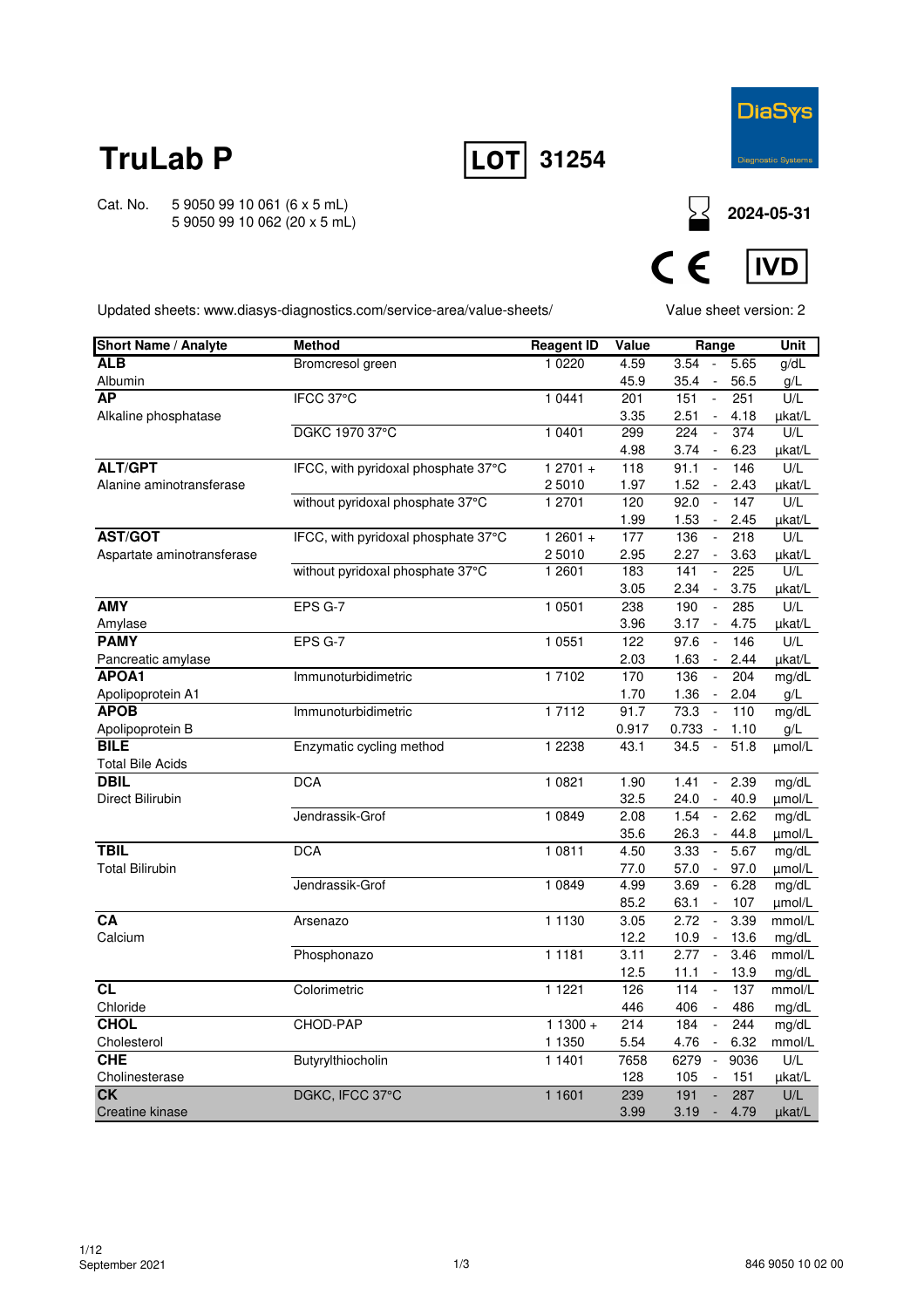



**IVD** 

Cat. No. 5 9050 99 10 061 (6 x 5 mL) 5 9050 99 10 062 (20 x 5 mL)



 $C \in$ 

Updated sheets: www.diasys-diagnostics.com/service-area/value-sheets/

Value sheet version: 2

| <b>Short Name / Analyte</b> | <b>Method</b>                   | <b>Reagent ID</b> | Value | Range                            |       | Unit   |
|-----------------------------|---------------------------------|-------------------|-------|----------------------------------|-------|--------|
| <b>CKMB</b>                 | mAK, Immunological method, 37°C | 1 1 6 4 1         | 66.4  | 53.2 - 79.7                      |       | U/L    |
| Creatine kinase             |                                 |                   | 1.11  | $0.886 -$                        | 1.33  | µkat/L |
| <b>CREA</b>                 | Jaffé, without compensation     | 1 1 7 1 1         | 4.75  | 3.70<br>$\sim$                   | 5.79  | mg/dL  |
| Creatinine                  |                                 |                   | 420   | 327<br>$\blacksquare$            | 512   | µmol/L |
|                             | Jaffé, with compensation        | 1 1711            | 5.03  | 3.92<br>$\sim$                   | 6.14  | mg/dL  |
|                             |                                 |                   | 445   | 347<br>$\overline{\phantom{a}}$  | 542   | µmol/L |
|                             | <b>Enzymatic PAP</b>            | 1 1 7 5 9         | 5.01  | 3.91<br>$\bar{\phantom{a}}$      | 6.11  | mg/dL  |
|                             |                                 |                   | 443   | 346<br>$\blacksquare$            | 540   | µmol/L |
| <b>GGT</b>                  | IFCC, DGKC 1994 37°C            | 1 2801            | 93.2  | 72.7<br>$\overline{\phantom{a}}$ | 114   | U/L    |
| y-Glutamyltransferase       |                                 |                   | 1.55  | 1.21<br>$\overline{\phantom{a}}$ | 1.89  | µkat/L |
|                             | Szasz 37°C                      | 1 2 8 0 1         | 82.4  | 64.3<br>$\Box$                   | 101   | U/L    |
|                             |                                 |                   | 1.37  | 1.07<br>$\sim$                   | 1.68  | µkat/L |
| <b>GLDH</b>                 | DGKC 1970 37°C                  | 1 2411            | 25.4  | 20.3<br>$\blacksquare$           | 30.4  | U/L    |
| Glutamat dehydrogenase      |                                 |                   | 0.423 | $0.338 -$                        | 0.507 | µkat/L |
| <b>GLUC</b>                 | GOD-PAP                         | $12500 +$         | 291   | 244<br>$\mathbf{r}$              | 337   | mg/dL  |
| Glucose                     |                                 | 1 2550            | 16.1  | 13.5<br>$\sim$                   | 18.7  | mmol/L |
|                             | HK/G6P-DH                       | 12511             | 284   | 238<br>$\overline{\phantom{a}}$  | 329   | mg/dL  |
|                             |                                 |                   | 15.7  | 13.2<br>$\sim$                   | 18.3  | mmol/L |
|                             | Gluc-DH                         | 1 2531            | 286   | 240<br>$\overline{\phantom{a}}$  | 332   | mg/dL  |
|                             |                                 |                   | 15.9  | 13.3<br>$\overline{\phantom{a}}$ | 18.4  | mmol/L |
| <b>HBDH</b>                 | DGKC 37°C                       | 1 3 2 0 1         | 299   | 239<br>$\overline{\phantom{a}}$  | 358   | U/L    |
| α-Hydroxybutyrate dehydro.  |                                 |                   | 4.98  | 3.98<br>$\sim$                   | 5.97  | µkat/L |
| <b>HDLC</b>                 | Immunoinhibition                | 1 3521            | 62.2  | 53.5<br>$\sim$                   | 70.9  | mg/dL  |
| <b>HDL-Cholesterol</b>      |                                 |                   | 1.61  | 1.38<br>$\sim$                   | 1.83  | mmol/L |
|                             | Direct, colorimetric            | 1 3 5 6 1         | 74.7  | 64.2<br>$\sim$                   | 85.1  | mg/dL  |
|                             |                                 |                   | 1.93  | 1.66<br>$\blacksquare$           | 2.20  | mmol/L |
| <b>HBUT</b>                 | β-HBDH / Diaphorase 37°C        | 1 3701            | 1.01  | $0.807 -$                        | 1.21  | mmol/L |
| β-Hydroxybutyrate           |                                 |                   | 10.5  | 8.41                             | 12.6  | mg/dL  |
|                             | $\overline{\beta}$ -HBDH 37°C   | 1 3 7 1 1         | 1.09  | $0.872 -$                        | 1.31  | mmol/L |
|                             |                                 |                   | 11.4  | 9.08<br>$\sim$                   | 13.6  | mg/dL  |
| lgA                         | Immunoturbidimetric             | 17202             | 224   | 170<br>$\Box$                    | 277   | mg/dL  |
| Immunoglobulin A            |                                 |                   | 2.24  | 1.70<br>$\sim$                   | 2.77  | g/L    |
| <b>IgE</b>                  | Immunoturbidimetric             | 17239             | 103   | 82.5<br>$\overline{\phantom{a}}$ | 124   | IU/mL  |
| Immunoglobulin E            |                                 |                   | 248   | 198<br>$\overline{\phantom{a}}$  | 297   | ng/mL  |
| lgG                         | Immunoturbidimetric             | 17212             | 1103  | 883                              | 1324  | mg/dL  |
| Immunoglobulin G            |                                 |                   | 11.0  | 8.83<br>$\sim$                   | 13.2  | g/L    |
| lgM                         | Immunoturbidimetric             | 17222             | 104   | 75.2<br>$\sim$                   | 134   | mg/dL  |
| Immunoglobulin M            |                                 |                   | 1.04  | $0.752 -$                        | 1.34  | $g/L$  |
| FE                          | Ferene                          | 1 1911            | 240   | 207 -                            | 274   | µg/dL  |
| Iron                        |                                 |                   | 43.0  | $37.0 - 49.1$                    |       | µmol/L |
| <b>LACT</b>                 | LDH UV                          | 1 4001            | 30.5  | 24.1                             | 36.9  | mg/dL  |
| Lactate                     |                                 |                   | 3.38  | 2.67<br>$\sim$                   | 4.09  | mmol/L |
| <b>LDH</b>                  | IFCC, DGKC 1994 37°C            | 1 4 2 1 1         | 314   | 257                              | 370   | U/L    |
| Lactate dehydrogenase       |                                 |                   | 5.23  | 4.29<br>$\overline{\phantom{a}}$ | 6.17  | µkat/L |
|                             | DGKC opt. 1970 37°C             | 1 4 2 0 1         | 522   | $\omega$<br>428                  | 615   | U/L    |
|                             |                                 |                   | 8.69  | 7.13<br>$\sim$                   | 10.3  | µkat/L |
|                             | IFCC, modified                  | 1 4 2 5 1         | 313   | 257<br>$\overline{\phantom{a}}$  | 370   | U/L    |
|                             |                                 |                   | 5.22  | $4.28 -$                         | 6.16  | µkat/L |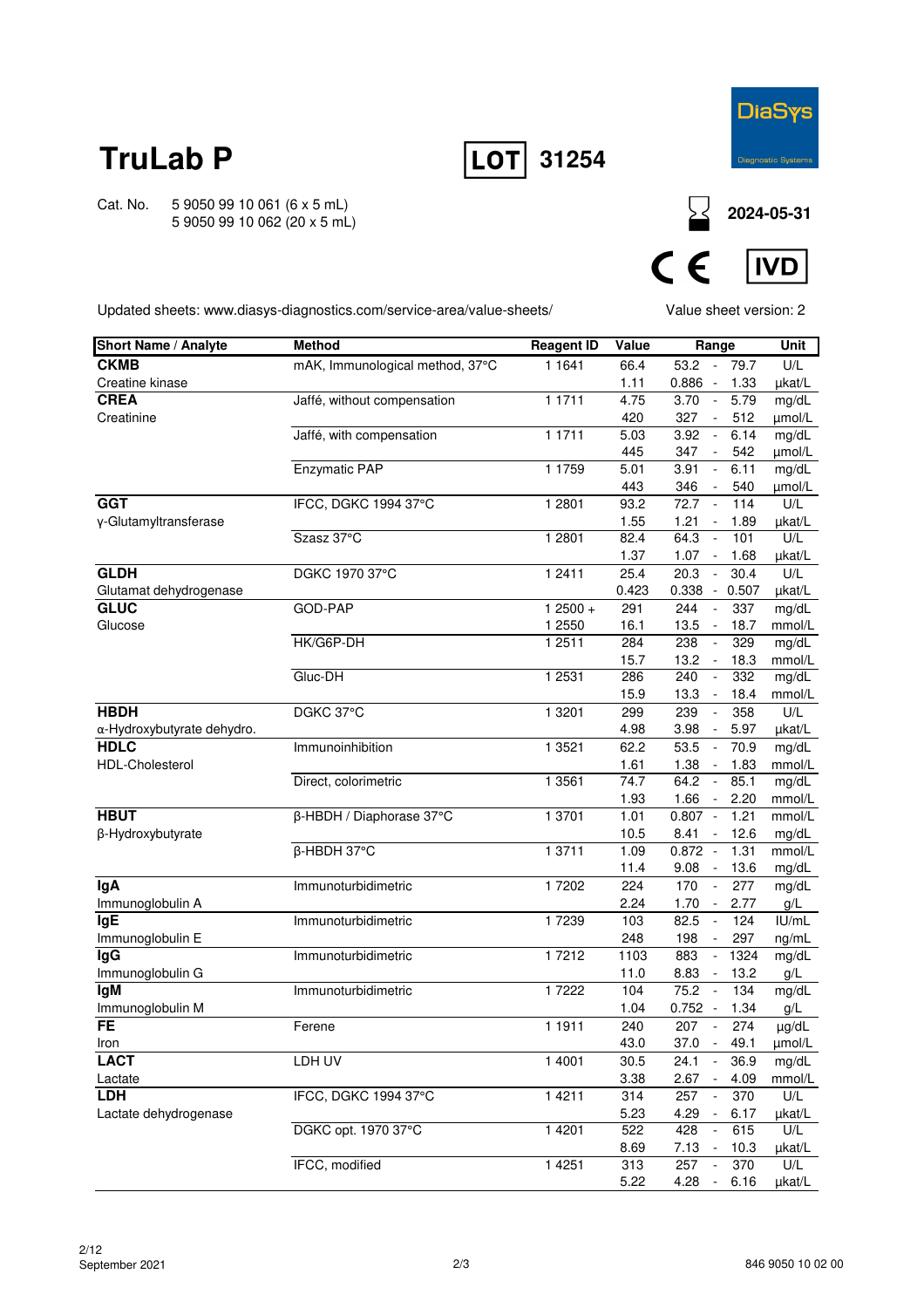



**IVD** 

Cat. No. 5 9050 99 10 061 (6 x 5 mL) 5 9050 99 10 062 (20 x 5 mL)

**2024-05-31**

Updated sheets: www.diasys-diagnostics.com/service-area/value-sheets/

Value sheet version: 2

 $C \in$ 

| <b>Short Name / Analyte</b> | <b>Method</b>                   | <b>Reagent ID</b> | Value | Range                                    | <b>Unit</b> |
|-----------------------------|---------------------------------|-------------------|-------|------------------------------------------|-------------|
| <b>LDLC</b>                 | Homogenous Select, TruCal Lipid | 1 4 1 2 1         | 115   | 98.8<br>131                              | mg/dL       |
| LDL-Cholesterol             |                                 |                   | 2.97  | 2.56<br>3.39<br>$\overline{\phantom{a}}$ | mmol/L      |
|                             | Direct, colorimetric            | 1 4 1 3 1         | 128   | 110<br>146<br>$\blacksquare$             | mg/dL       |
|                             |                                 |                   | 3.31  | 2.85<br>3.77<br>$\blacksquare$           | mmol/L      |
| <b>LPS</b>                  | Colorimetric                    | 1 4 3 2 1         | 115   | 92.1<br>138<br>$\sim$                    | U/L         |
| Lipase                      |                                 |                   | 1.92  | 1.53<br>2.30<br>$\blacksquare$           | µkat/L      |
| <b>MG</b>                   | Xylidyl blue                    | 1 4 6 1 0         | 1.80  | 1.52<br>2.09<br>$\sim$                   | mmol/L      |
| Magnesium                   |                                 |                   | 4.39  | 3.68<br>5.09<br>$\blacksquare$           | mg/dL       |
| <b>PL</b>                   | Enzymatic                       | 15741             | 248   | 198<br>297<br>$\sim$                     | mg/dL       |
| Phospholipids               |                                 |                   | 3.19  | 2.55<br>3.83<br>$\sim$                   | mmol/L      |
| PO <sub>3</sub>             | Molybdate UV, substrate start   | 15211             | 6.91  | 5.67<br>8.16<br>$\sim$                   | mg/dL       |
| Phosphorus                  |                                 |                   | 2.23  | 1.83<br>2.63<br>$\overline{\phantom{a}}$ | mmol/L      |
|                             | Molybdate UV, sample start      | 15211             | 6.71  | 5.50<br>7.92<br>$\blacksquare$           | mg/dL       |
|                             |                                 |                   | 2.17  | 1.78<br>2.56<br>$\sim$                   | mmol/L      |
| K                           | Enzymatic                       | 1 5 2 2 1         | 7.17  | 6.52<br>7.81<br>$\sim$                   | mmol/L      |
| Potassium                   |                                 |                   | 28.0  | 25.5<br>30.5<br>$\sim$                   | mg/dL       |
| <b>Na</b>                   | Enzymatic                       | 1 4808            | 150   | 141<br>159<br>$\omega$                   | mmol/L      |
| Sodium                      |                                 |                   | 344   | 365<br>324<br>$\blacksquare$             | mg/dL       |
| $\overline{TP}$             | Biuret, without sample blank    | 1 2 3 1 1         | 8.22  | 9.12<br>7.31<br>$\omega$                 | g/dL        |
| <b>Total Protein</b>        |                                 |                   | 82.2  | 73.1<br>91.2<br>$\blacksquare$           | g/L         |
|                             | Biuret, with sample blank       | 1 2 3 1 1         | 7.35  | 6.54<br>8.16<br>$\blacksquare$           | g/dL        |
|                             |                                 |                   | 73.5  | 65.4<br>81.6<br>$\blacksquare$           | g/L         |
| <b>TRF</b>                  | Immunoturbidimetric             | 17252             | 278   | 223<br>334<br>$\blacksquare$             | mg/dL       |
| Transferrin                 |                                 |                   | 2.78  | 2.23<br>3.34<br>$\sim$                   | g/L         |
| <b>TRIG</b>                 | GPO-PAP                         | 15760             | 174   | 143<br>205<br>$\blacksquare$             | mg/dL       |
| Triglycerides               |                                 | 15710             | 1.96  | 1.61<br>2.31<br>$\blacksquare$           | mmol/L      |
| <b>UREA</b>                 | Urease UV                       | 1 3 1 0 1         | 154   | 120<br>188<br>$\omega$                   | mg/dL       |
| Urea                        |                                 |                   | 25.6  | 31.3<br>20.0<br>$\sim$                   | mmol/L      |
|                             | Colorimetric, Berthelot         | 1 3 1 1 5         | 169   | 132<br>206<br>$\blacksquare$             | mg/dL       |
|                             |                                 |                   | 28.2  | 34.4<br>22.0<br>$\blacksquare$           | mmol/L      |
| <b>UA</b>                   | <b>TBHBA</b>                    | 1 3021            | 7.99  | 6.87<br>9.10<br>$\sim$                   | mg/dL       |
| Uric Acid                   |                                 |                   | 475   | 408<br>541<br>$\overline{\phantom{a}}$   | umol/L      |
|                             | <b>TOOS</b>                     | 1 3001            | 7.92  | 6.81<br>9.02<br>$\blacksquare$           | mg/dL       |
|                             |                                 |                   | 471   | 405<br>537<br>$\blacksquare$             | µmol/L      |



DiaSys Diagnostic Systems GmbH Alte Strasse 9 65558 Holzheim Germany www.diasys-diagnostics.com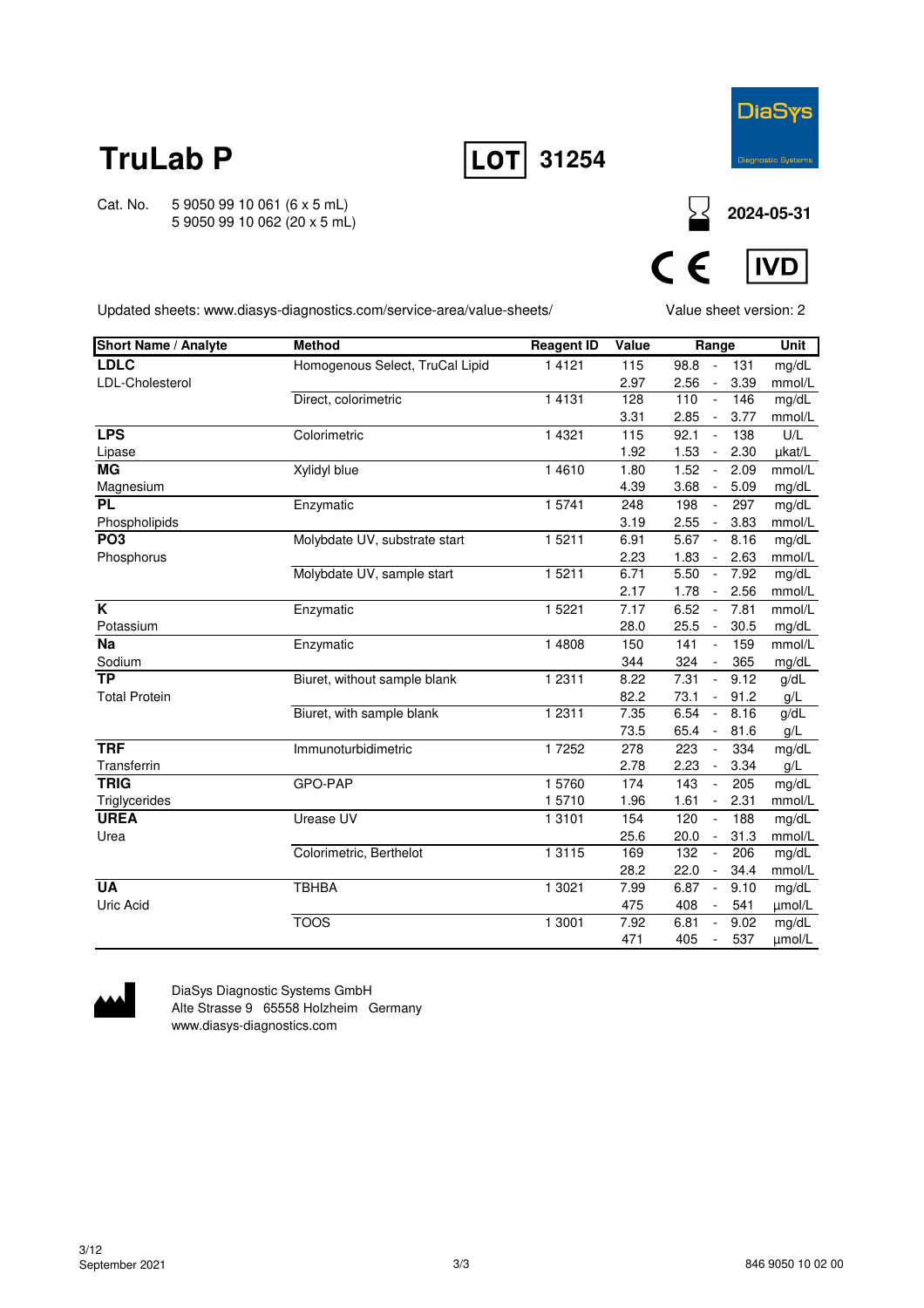





Updated sheets: www.diasys-diagnostics.com/service-area/value-sheets/ Value sheet version: 2

**2024-05-31**



| <b>Short Name / Analyte</b> | <b>Method</b> | <b>Reagent ID</b> | Value |      | Range          | Unit   |
|-----------------------------|---------------|-------------------|-------|------|----------------|--------|
| <b>GLUC</b>                 | Amperometric  | Biosensor         | 328   | 276  | 381<br>۰       | mg/dL  |
| Glucose                     |               |                   | 18.2  | 15.3 | 21.1<br>$\sim$ | mmol/L |
| <b>LACT</b>                 | Amperometric  | Biosensor         | 39.5  | 31.2 | 47.8<br>$\sim$ | mg/dL  |
| Lactate                     |               |                   | 4.38  | 3.46 | 5.30<br>$\sim$ | mmol/L |



DiaSys Diagnostic Systems GmbH Alte Strasse 9 65558 Holzheim Germany www.diasys-diagnostics.com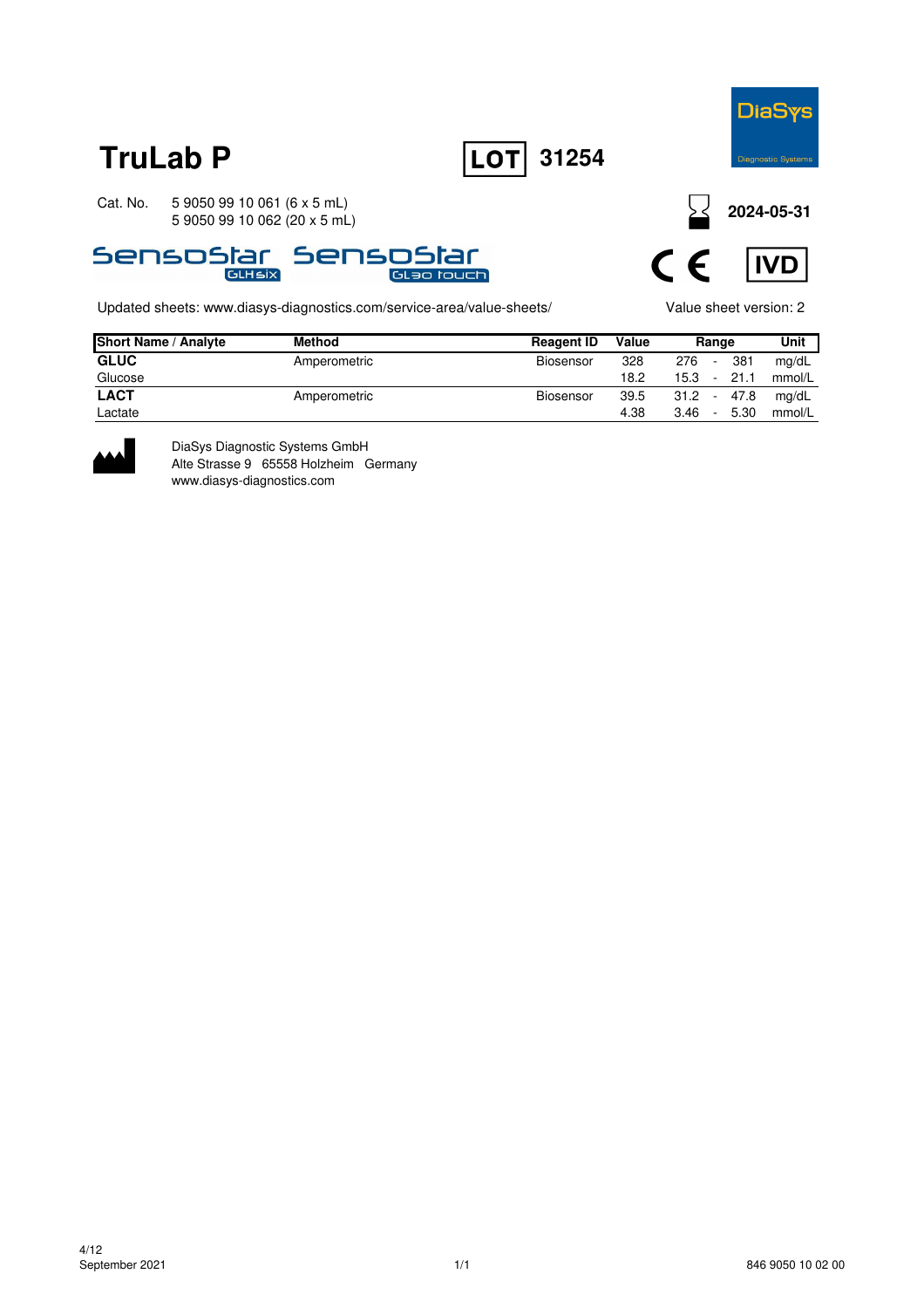



Cat. No. 5 9050 99 10 061 (6 x 5 mL) 5 9050 99 10 062 (20 x 5 mL)

### **respons®910**



| <b>Short Name / Analyte</b> | Method                              | <b>Reagent ID</b>   | Value | Range                                       | <b>Unit</b> |
|-----------------------------|-------------------------------------|---------------------|-------|---------------------------------------------|-------------|
| <b>ALB</b>                  | Bromcresol green                    | 1 0 2 2 0           | 4.59  | $3.54 -$<br>5.65                            | g/dL        |
| Albumin                     |                                     |                     | 45.9  | $35.4 -$<br>56.5                            | g/L         |
| AP                          | IFCC 37°C                           | 1 0441              | 201   | 151<br>251<br>$\overline{\phantom{a}}$      | U/L         |
| Alkaline phosphatase        |                                     |                     | 3.35  | 2.51<br>4.18<br>$\overline{\phantom{a}}$    | µkat/L      |
| <b>ALT/GPT</b>              | IFCC, with pyridoxal phosphate 37°C | $12701 +$           | 118   | 91.1<br>146<br>$\overline{\phantom{a}}$     | U/L         |
| Alanine aminotransferase    |                                     | 2 5010              | 1.97  | 1.52<br>2.43                                | µkat/L      |
|                             | without pyridoxal phosphate 37°C    | 1 2701              | 120   | 92.0<br>$\sim$<br>147                       | U/L         |
|                             |                                     |                     | 1.99  | 1.53<br>2.45<br>$\sim$                      | µkat/L      |
| <b>AST/GOT</b>              | IFCC, with pyridoxal phosphate 37°C | $12601 +$           | 177   | 136<br>218<br>$\overline{\phantom{a}}$      | U/L         |
| Aspartate aminotransferase  |                                     | 2 5010              | 2.95  | 2.27<br>3.63                                | ukat/L      |
|                             | without pyridoxal phosphate 37°C    | 1 2601              | 183   | 141<br>$\Box$<br>225                        | U/L         |
|                             |                                     |                     | 3.05  | 2.34<br>3.75<br>$\overline{\phantom{a}}$    | µkat/L      |
| <b>AMY</b>                  | EPS G-7                             | 1 0501              | 238   | 190<br>285<br>$\overline{\phantom{a}}$      | U/L         |
| Amylase                     |                                     |                     | 3.96  | 3.17<br>$\sim$<br>4.75                      | µkat/L      |
| <b>PAMY</b>                 | EPS G-7                             | 1 0 5 5 1           | 122   | 97.6<br>146<br>$\overline{\phantom{a}}$     | U/L         |
| Pancreatic amylase          |                                     |                     | 2.03  | 1.63<br>2.44                                | µkat/L      |
| APOA1                       |                                     |                     |       | $\mathcal{L}_{\mathcal{A}}$                 |             |
|                             | Immunoturbidimetric                 | 1 7102              | 170   | 136<br>204                                  | mg/dL       |
| Apolipoprotein A1           |                                     |                     | 1.70  | $1.36 -$<br>2.04                            | g/L         |
| <b>APOB</b>                 | Immunoturbidimetric                 | 1 7112              | 91.7  | 73.3<br>110<br>$\overline{\phantom{a}}$     | mg/dL       |
| Apolipoprotein B            |                                     |                     | 0.917 | $0.733 -$<br>1.10                           | g/L         |
| <b>BILE</b>                 | Enzymatic cycling method            | 1 2 2 3 8           | 43.1  | 34.5<br>51.8<br>$\mathcal{L}_{\mathcal{A}}$ | µmol/L      |
| <b>Total Bile Acids</b>     |                                     |                     |       |                                             |             |
| <b>DBIL</b>                 | <b>DCA</b>                          | 1 0821              | 1.90  | 2.39<br>1.41<br>$\overline{\phantom{a}}$    | mg/dL       |
| Direct Bilirubin            |                                     |                     | 32.5  | 24.0<br>40.9<br>$\overline{\phantom{a}}$    | umol/L      |
| <b>TBIL</b>                 | <b>DCA</b>                          | 1 0811              | 4.50  | 5.67<br>3.33<br>$\overline{\phantom{a}}$    | mg/dL       |
| <b>Total Bilirubin</b>      |                                     |                     | 77.0  | 57.0<br>97.0                                | µmol/L      |
| CA                          | Phosphonazo                         | 1 1 1 8 1           | 3.11  | 2.77<br>$\mathcal{L}_{\mathcal{A}}$<br>3.46 | mmol/L      |
| Calcium                     |                                     |                     | 12.5  | 13.9<br>11.1<br>$\sim$                      | mg/dL       |
| CL                          | Colorimetric                        | 1 1 2 2 1           | 126   | 114<br>137<br>$\overline{\phantom{a}}$      | mmol/L      |
| Chloride                    |                                     |                     | 446   | 406<br>486                                  | mg/dL       |
| <b>CHOL</b>                 | CHOD-PAP                            | 1 1300              | 214   | 184<br>$\overline{\phantom{a}}$<br>244      | mg/dL       |
| Cholesterol                 |                                     |                     | 5.54  | 4.76<br>6.32<br>$\sim$                      | mmol/L      |
| <b>CHE</b>                  | Butyrylthiocholin                   | 1 1401              | 7658  | 6279<br>9036<br>$\overline{\phantom{a}}$    | U/L         |
| Cholinesterase              |                                     |                     | 128   | 105<br>151<br>$\overline{\phantom{a}}$      | µkat/L      |
| <b>CK</b>                   | DGKC, IFCC 37°C                     | 1 1 6 0 1           | 239   | 287<br>191                                  | U/L         |
| Creatine kinase             |                                     |                     | 3.99  | 3.19<br>4.79                                | µkat/L      |
| <b>CKMB</b>                 | mAK, Immunological method, 37°C     | $\overline{1}$ 1641 | 66.4  | 53.2<br>$\sim$<br>79.7                      | U/L         |
| Creatine kinase             |                                     |                     | 1.11  | $0.886 -$<br>1.33                           | µkat/L      |
| <b>CREA</b>                 | Jaffé, without compensation         | 1 1711              | 4.75  | 3.70<br>5.79<br>$\overline{\phantom{a}}$    | mg/dL       |
| Creatinine                  |                                     |                     | 420   | 327<br>512                                  | µmol/L      |
|                             | Jaffé, with compensation            | 1 1711              | 5.03  | 3.92<br>6.14<br>$\sim$                      | mg/dL       |
|                             |                                     |                     | 445   | 347<br>542                                  | umol/L      |
|                             | Enzymatic PAP                       | 1 1759              | 5.01  | 3.91<br>6.11                                | mg/dL       |
|                             |                                     |                     | 443   | 346 -<br>540                                | µmol/L      |
| <b>GGT</b>                  | IFCC, DGKC 1994 37°C                | 1 2801              | 93.2  | 114<br>72.7                                 | U/L         |
| y-Glutamyltransferase       |                                     |                     | 1.55  | 1.21<br>1.89                                | µkat/L      |
| <b>GLUC</b>                 | GOD-PAP                             | 1 2500              | 291   | $\sim$<br>244<br>337                        | mg/dL       |
| Glucose                     |                                     |                     | 16.1  | 18.7<br>$13.5 -$                            | mmol/L      |
|                             | HK/G6P-DH                           | 12511               | 284   | 238<br>329<br>$\overline{\phantom{a}}$      | mg/dL       |
|                             |                                     |                     | 15.7  | 18.3<br>13.2 -                              | mmol/L      |
| <b>HDLC</b>                 | Immunoinhibition                    | 1 3 5 2 1           | 62.2  | 53.5<br>70.9<br>$\sim$                      | mg/dL       |
| HDL-Cholesterol             |                                     |                     | 1.61  | 1.38<br>1.83                                | mmol/L      |
|                             | Direct, colorimetric                | 1 3 5 6 1           | 74.7  | 64.2<br>$\sim$<br>85.1                      | mg/dL       |
|                             |                                     |                     | 1.93  | 1.66<br>2.20<br>$\overline{\phantom{a}}$    | mmol/L      |
|                             |                                     |                     |       |                                             |             |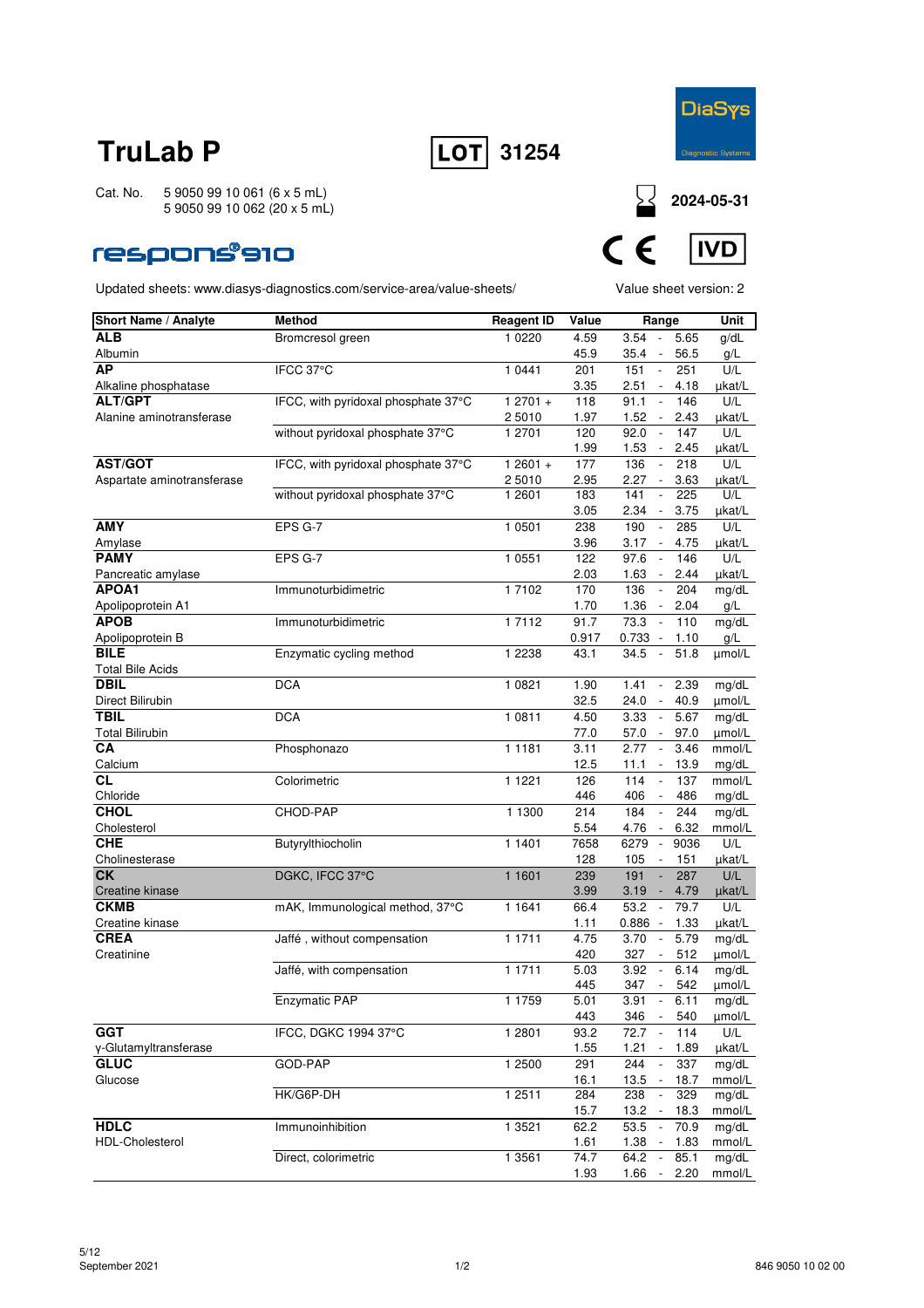



Cat. No. 5 9050 99 10 061 (6 x 5 mL) 5 9050 99 10 062 (20 x 5 mL)

### respons®910

Updated sheets: www.diasys-diagnostics.com/service-area/value-sheets/ Value sheet version: 2



| Short Name / Analyte  | <b>Method</b>                   | <b>Reagent ID</b> | Value | Range                                    | Unit   |
|-----------------------|---------------------------------|-------------------|-------|------------------------------------------|--------|
| <b>HBUT</b>           | β-HBDH / Diaphorase 37°C        | 1 3701            | 1.01  | $0.807 -$<br>1.21                        | mmol/L |
| β-Hydroxybutyrate     |                                 |                   | 10.5  | 8.41<br>12.6<br>$\overline{\phantom{a}}$ | mg/dL  |
|                       | β-HBDH 37°C                     | 1 3711            | 1.09  | $0.872 -$<br>1.31                        | mmol/L |
|                       |                                 |                   | 11.4  | 9.08<br>13.6<br>$\overline{\phantom{a}}$ | mg/dL  |
| <b>IgA</b>            | Immunoturbidimetric             | 17202             | 224   | 170<br>277<br>$\overline{\phantom{a}}$   | mg/dL  |
| Immunoglobulin A      |                                 |                   | 2.24  | 1.70<br>2.77<br>$\overline{\phantom{a}}$ | g/L    |
| lgE                   | Immunoturbidimetric             | 17239             | 103   | 82.5<br>$\mathbb{L}$<br>124              | I U/mL |
| Immunoglobulin E      |                                 |                   | 248   | 198<br>297<br>$\overline{\phantom{a}}$   | ng/mL  |
| lgG                   | Immunoturbidimetric             | 17212             | 1103  | 883<br>1324<br>$\overline{\phantom{a}}$  | mg/dL  |
| Immunoglobulin G      |                                 |                   | 11.0  | 8.83<br>13.2<br>$\sim$                   | g/L    |
| <b>IgM</b>            | Immunoturbidimetric             | 17222             | 104   | 75.2<br>134<br>$\sim$                    | mg/dL  |
| Immunoglobulin M      |                                 |                   | 1.04  | $0.752 -$<br>1.34                        | g/L    |
| <b>FE</b>             | Ferene                          | 1 1911            | 240   | 207<br>274<br>$\overline{\phantom{a}}$   | µg/dL  |
| Iron                  |                                 |                   | 43.0  | 37.0<br>49.1<br>$\overline{\phantom{a}}$ | umol/L |
| <b>LACT</b>           | LDH UV                          | 1 4001            | 30.5  | 36.9<br>24.1<br>$\overline{\phantom{a}}$ | mg/dL  |
| Lactate               |                                 |                   | 3.38  | 2.67<br>4.09                             | mmol/L |
| <b>LDH</b>            | IFCC, DGKC 1994 37°C            | 1 4 2 1 1         | 314   | 257<br>$\overline{a}$<br>370             | U/L    |
| Lactate dehydrogenase |                                 |                   | 5.23  | 4.29<br>6.17                             | µkat/L |
|                       | IFCC, modified                  | 1 4 2 5 1         | 313   | 257<br>370<br>$\Box$                     | U/L    |
|                       |                                 |                   | 5.22  | 4.28<br>6.16<br>$\overline{\phantom{a}}$ | µkat/L |
| <b>LDLC</b>           | Homogenous Select, TruCal Lipid | 1 4 1 2 1         | 115   | 98.8<br>131<br>$\overline{\phantom{a}}$  | mg/dL  |
| LDL-Cholesterol       |                                 |                   | 2.97  | 2.56<br>3.39<br>$\sim$                   | mmol/L |
|                       | Direct, colorimetric            | 1 4 1 3 1         | 128   | 110<br>146<br>$\overline{\phantom{a}}$   | mg/dL  |
|                       |                                 |                   | 3.31  | 3.77<br>2.85<br>$\sim$                   | mmol/L |
| <b>LPS</b>            | Colorimetric                    | 1 4 3 2 1         | 115   | 92.1<br>138<br>$\overline{\phantom{a}}$  | U/L    |
| Lipase                |                                 |                   | 1.92  | 1.53<br>$\overline{\phantom{a}}$<br>2.30 | µkat/L |
| МG                    | <b>Xylidyl blue</b>             | 14610             | 1.80  | 1.52<br>2.09<br>$\overline{\phantom{a}}$ | mmol/L |
| Magnesium             |                                 |                   | 4.39  | 3.68<br>5.09<br>$\sim$                   | mg/dL  |
| PL                    | Enzymatic                       | 1 5741            | 248   | 198<br>297<br>$\overline{\phantom{a}}$   | mg/dL  |
| Phospholipids         |                                 |                   | 3.19  | 2.55<br>3.83                             | mmol/L |
| PO <sub>3</sub>       | Molybdate UV                    | 1 5211            | 6.91  | 5.67<br>$\sim$<br>8.16                   | mg/dL  |
| Phosphorus            |                                 |                   | 2.23  | 1.83<br>2.63                             | mmol/L |
| K                     | Enzymatic                       | 1 5 2 2 1         | 7.17  | 6.52<br>$\overline{\phantom{a}}$<br>7.81 | mmol/L |
| Potassium             |                                 |                   | 28.0  | 25.5<br>30.5<br>$\overline{\phantom{a}}$ | mg/dL  |
| Na                    | Enzymatic                       | 1 4808            | 150   | 141<br>159<br>$\Box$                     | mmol/L |
| Sodium                |                                 |                   | 344   | 324<br>365<br>$\overline{\phantom{a}}$   | mg/dL  |
| ТP                    | Biuret, with sample blank       | 1 2 3 1 1         | 7.35  | 6.54<br>8.16<br>$\overline{\phantom{a}}$ | g/dL   |
| <b>Total Protein</b>  |                                 |                   | 73.5  | 65.4<br>$\sim$<br>81.6                   | g/L    |
| <b>TRF</b>            | Immunoturbidimetric             | 1 7252            | 278   | 223<br>334<br>$\overline{\phantom{a}}$   | mg/dL  |
| Transferrin           |                                 |                   | 2.78  | 2.23<br>3.34<br>$\sim$                   | g/L    |
| <b>TRIG</b>           | GPO-PAP                         | 15710             | 174   | 143<br>205<br>$\overline{\phantom{a}}$   | mg/dL  |
| Triglycerides         |                                 |                   | 1.96  | 1.61<br>2.31                             | mmol/L |
| <b>UREA</b>           | Urease UV                       | 1 3101            | 154   | 120<br>$\overline{\phantom{a}}$<br>188   | mg/dL  |
| Urea                  |                                 |                   | 25.6  | 31.3<br>20.0<br>$\overline{\phantom{a}}$ | mmol/L |
| UA                    | <b>TOOS</b>                     | 1 3001            | 7.92  | 6.81<br>9.02<br>$\overline{\phantom{a}}$ | mg/dL  |
| Uric Acid             |                                 |                   | 471   | 405<br>537<br>$\overline{\phantom{a}}$   | umol/L |



DiaSys Diagnostic Systems GmbH Alte Strasse 9 65558 Holzheim Germany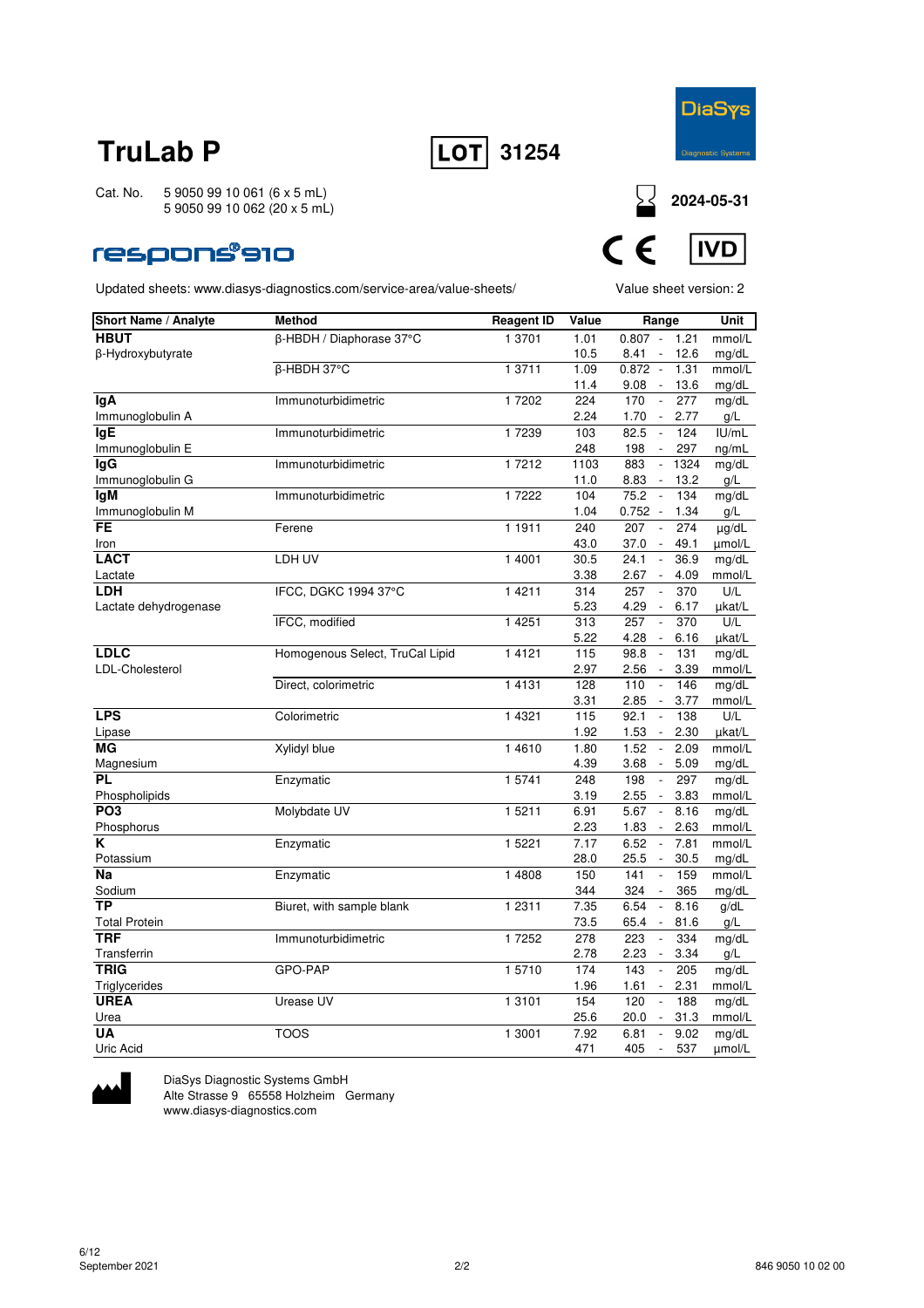



### **respons®s20**



| Short Name / Analyte       | <b>Method</b>                       | <b>Reagent ID</b>   | Value | Range                                     | 1SD   | Unit   |
|----------------------------|-------------------------------------|---------------------|-------|-------------------------------------------|-------|--------|
| ALB                        | Bromcresol green                    | 1 0 2 2 0           | 4.59  | 3.54<br>5.65<br>$\sim$                    | 0.352 | g/dL   |
| Albumin                    |                                     |                     | 45.9  | 56.5<br>35.4<br>$\overline{\phantom{a}}$  | 3.52  | g/L    |
| <b>AP</b>                  | IFCC 37°C                           | 1 0441              | 201   | 151<br>251<br>$\sim$                      | 16.7  | U/L    |
| Alkaline phosphatase       |                                     |                     | 3.35  | 2.51<br>4.18<br>$\overline{\phantom{a}}$  | 0.279 | µkat/L |
| <b>ALT/GPT</b>             | IFCC, with pyridoxal phosphate 37°C | $12701 +$           | 118   | 91.1<br>146<br>$\overline{\phantom{a}}$   | 9.07  | U/L    |
| Alanine aminotransferase   |                                     | 2 5010              | 1.97  | 1.52<br>2.43<br>$\overline{\phantom{a}}$  | 0.151 | µkat/L |
|                            | without pyridoxal phosphate 37°C    | 1 2701              | 120   | 92.0<br>147<br>$\overline{\phantom{a}}$   | 9.16  | U/L    |
|                            |                                     |                     | 1.99  | 1.53<br>2.45<br>$\overline{\phantom{a}}$  | 0.153 | µkat/L |
| AST/GOT                    | IFCC, with pyridoxal phosphate 37°C | $12601 +$           | 177   | 136<br>218<br>$\overline{\phantom{a}}$    | 13.6  | U/L    |
| Aspartate aminotransferase |                                     | 2 5010              | 2.95  | 2.27<br>$\overline{\phantom{a}}$<br>3.63  | 0.226 | ukat/L |
|                            | without pyridoxal phosphate 37°C    | 1 2601              | 183   | 141<br>225                                | 14.0  | U/L    |
|                            |                                     |                     | 3.05  | 2.34<br>3.75<br>$\overline{\phantom{a}}$  | 0.233 | µkat/L |
| <b>AMY</b>                 | EPS G-7                             | 1 0501              | 238   | 190<br>$\mathbb{L}$<br>285                | 15.8  | U/L    |
| Amylase                    |                                     |                     | 3.96  | $3.17 -$<br>4.75                          | 0.264 | µkat/L |
| <b>PAMY</b>                | EPS G-7                             | 1 0 5 5 1           | 122   | 97.6<br>146                               | 8.14  | U/L    |
| Pancreatic amylase         |                                     |                     | 2.03  | 1.63<br>2.44<br>$\overline{\phantom{a}}$  | 0.136 | µkat/L |
| APOA1                      | Immunoturbidimetric                 | 1 7102              | 170   | 136<br>204<br>$\overline{\phantom{a}}$    | 11.3  | mg/dL  |
| Apolipoprotein A1          |                                     |                     | 1.70  | 1.36<br>2.04<br>$\overline{\phantom{a}}$  | 0.113 | g/L    |
| <b>APOB</b>                | Immunoturbidimetric                 | 1 7112              | 91.7  | 73.3<br>110<br>$\overline{\phantom{a}}$   | 6.11  | mg/dL  |
| Apolipoprotein B           |                                     |                     | 0.917 | $0.733 -$<br>1.10                         | 0.061 | g/L    |
| <b>DBIL</b>                | <b>DCA</b>                          | 1 0821              | 1.90  | 1.41<br>2.39<br>$\overline{\phantom{a}}$  | 0.165 | mg/dL  |
| Direct Bilirubin           |                                     |                     | 32.5  | 24.0<br>40.9<br>$\overline{\phantom{a}}$  | 2.81  | µmol/L |
| <b>TBIL</b>                | <b>DCA</b>                          | 1 0811              | 4.50  | $\sim$<br>5.67<br>3.33                    | 0.390 | mg/dL  |
| <b>Total Bilirubin</b>     |                                     |                     | 77.0  | 57.0<br>97.0<br>$\sim$                    | 6.67  | µmol/L |
| CA                         | Phosphonazo                         | 1 1 1 8 1           | 3.11  | 2.77<br>3.46<br>$\overline{\phantom{a}}$  | 0.114 | mmol/L |
| Calcium                    |                                     |                     | 12.5  | 13.9<br>11.1<br>$\overline{\phantom{a}}$  | 0.458 | mg/dL  |
| СL                         | Colorimetric                        | 1 1 2 2 1           | 126   | 114<br>137<br>$\overline{\phantom{a}}$    | 3.77  | mmol/L |
| Chloride                   |                                     |                     | 446   | 406<br>486<br>$\overline{\phantom{a}}$    | 13.4  | mg/dL  |
|                            | Direct ISE                          | 960405              | 122   | 111<br>133<br>$\overline{\phantom{a}}$    | 3.66  | mmol/L |
|                            |                                     |                     | 433   | 394<br>472<br>$\overline{\phantom{a}}$    | 13.0  | mg/dL  |
| <b>CHOL</b>                | CHOD-PAP                            | 1 1300              | 214   | 184<br>244<br>$\overline{\phantom{a}}$    | 10.00 | mg/dL  |
| Cholesterol                |                                     |                     | 5.54  | 4.76<br>6.32<br>$\overline{\phantom{a}}$  | 0.259 | mmol/L |
| <b>CHE</b>                 | Butyrylthiocholin                   | 1 1401              | 7658  | 6279<br>$\overline{\phantom{a}}$<br>9036  | 459   | U/L    |
| Cholinesterase             |                                     |                     | 128   | 105<br>151<br>$\overline{\phantom{a}}$    | 7.66  | µkat/L |
| <b>CK</b>                  | DGKC, IFCC 37°C                     | 1 1601              | 239   | 191<br>287                                | 16.0  | U/L    |
| Creatine kinase            |                                     |                     | 3.99  | 3.19<br>4.79<br>$\overline{\phantom{a}}$  | 0.266 | µkat/L |
| <b>CKMB</b>                | mAK, Immunological method, 37°C     | 1 1 6 4 1           | 66.4  | 53.2<br>79.7<br>$\overline{\phantom{a}}$  | 4.43  | U/L    |
| Creatine kinase            |                                     |                     | 1.11  | 0.886<br>1.33<br>$\overline{\phantom{a}}$ | 0.074 | µkat/L |
| <b>CREA</b>                | Jaffé, without compensation         | 1 1711              | 4.75  | 3.70<br>5.79<br>$\overline{\phantom{a}}$  | 0.348 | mg/dL  |
| Creatinine                 |                                     |                     | 420   | 327<br>512<br>$\overline{\phantom{a}}$    | 30.8  | umol/L |
|                            | Jaffé, with compensation            | 1 1711              | 5.03  | 6.14<br>3.92<br>$\overline{\phantom{a}}$  | 0.369 | mg/dL  |
|                            |                                     |                     | 445   | 347<br>$\overline{\phantom{a}}$<br>542    | 32.6  | µmol/L |
|                            | <b>Enzymatic PAP</b>                | 1 1759              | 5.01  | 3.91<br>6.11<br>$\overline{\phantom{a}}$  | 0.367 | mg/dL  |
|                            |                                     |                     | 443   | 346<br>540<br>$\sim$                      | 32.5  | µmol/L |
| <b>GGT</b>                 | IFCC, DGKC 1994 37°C                | $\overline{1}$ 2801 | 93.2  | 72.7<br>$\sim$<br>114                     | 6.83  | U/L    |
| y-Glutamyltransferase      |                                     |                     | 1.55  | $1.21 -$<br>1.89                          | 0.114 | µkat/L |
| <b>GLUC</b>                | GOD-PAP                             | 12500               | 291   | 244<br>337<br>$\overline{\phantom{a}}$    | 15.5  | mg/dL  |
| Glucose                    |                                     |                     | 16.1  | 13.5<br>18.7<br>$\overline{\phantom{a}}$  | 0.860 | mmol/L |
|                            | HK/G6P-DH                           | 1 2511              | 284   | 238<br>329<br>$\Box$                      | 15.1  | mg/dL  |
|                            |                                     |                     | 15.7  | 13.2<br>18.3<br>$\sim$                    | 0.840 | mmol/L |
| <b>HDLC</b>                | Immunoinhibition                    | 1 3521              | 62.2  | 53.5<br>70.9<br>$\overline{\phantom{a}}$  | 2.90  | mg/dL  |
| <b>HDL-Cholesterol</b>     |                                     |                     | 1.61  | 1.38<br>$\sim$<br>1.83                    | 0.075 | mmol/L |
|                            | Direct, colorimetric                | 1 3561              | 74.7  | 64.2<br>85.1<br>$\overline{\phantom{a}}$  | 3.48  | mg/dL  |
|                            |                                     |                     | 1.93  | 1.66<br>2.20<br>$\overline{\phantom{a}}$  | 0.090 | mmol/L |
|                            |                                     |                     |       |                                           |       |        |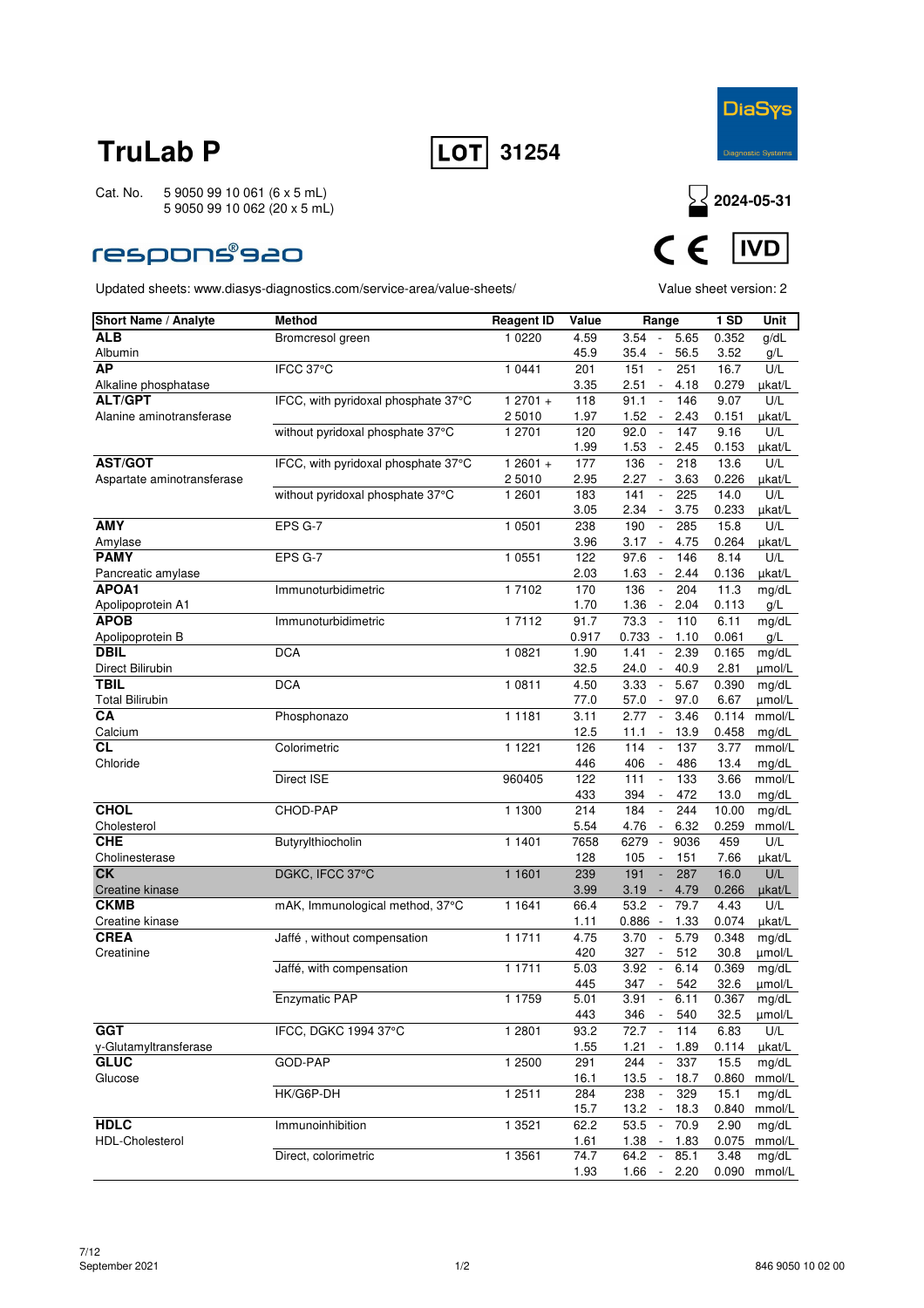



### **respons®s20**

Updated sheets: www.diasys-diagnostics.com/service-area/value-sheets/ Value sheet version: 2



| Short Name / Analyte  | <b>Method</b>                   | <b>Reagent ID</b> | Value        | Range                                            | 1 SD           | Unit             |
|-----------------------|---------------------------------|-------------------|--------------|--------------------------------------------------|----------------|------------------|
| <b>HBUT</b>           | β-HBDH / Diaphorase 37°C        | 1 3701            | 1.01         | $0.807 -$<br>1.21                                | 0.067          | mmol/L           |
| β-Hydroxybutyrate     |                                 |                   | 10.5         | 12.6<br>8.41<br>$\overline{\phantom{a}}$         | 0.700          | mg/dL            |
|                       | β-HBDH 37°C                     | 1 3711            | 1.09         | $0.872 -$<br>1.31                                | 0.073          | mmol/L           |
|                       |                                 |                   | 11.4         | 9.08<br>$\sim$<br>13.6                           | 0.757          | mg/dL            |
| lgA                   | Immunoturbidimetric             | 17202             | 224          | 170<br>$\overline{\phantom{a}}$<br>277           | 17.9           | mg/dL            |
| Immunoglobulin A      |                                 |                   | 2.24         | 1.70<br>$\sim$<br>2.77                           | 0.179          | g/L              |
| <b>IgE</b>            | Immunoturbidimetric             | 17239             | 103          | 82.5<br>$\mathbb{L}$<br>124                      | 6.88           | IUI/mL           |
| Immunoglobulin E      |                                 |                   | 248          | 198<br>297<br>$\overline{\phantom{a}}$           | 16.5           | ng/mL            |
| <b>IgG</b>            | Immunoturbidimetric             | 17212             | 1103         | 883<br>1324<br>$\overline{\phantom{a}}$          | 73.6           | mg/dL            |
| Immunoglobulin G      |                                 |                   | 11.0         | 8.83<br>13.2<br>$\blacksquare$                   | 0.736          | g/L              |
| lgM                   | Immunoturbidimetric             | 1 7222            | 104          | 75.2<br>$\mathbb{L}$<br>134                      | 9.75           | mg/dL            |
| Immunoglobulin M      |                                 |                   | 1.04         | $0.752 -$<br>1.34                                | 0.097          | g/L              |
| FE                    | Ferene                          | 1 1911            | 265          | 228<br>302<br>$\overline{\phantom{a}}$           | 12.4           | µg/dL            |
| Iron                  |                                 |                   | 47.5         | 40.8<br>54.1                                     | 2.21           | µmol/L           |
| <b>LACT</b>           | LDH UV                          | 1 4001            | 30.5         | 24.1<br>36.9<br>$\overline{\phantom{a}}$         | 2.13           | mg/dL            |
| Lactate               |                                 |                   | 3.38         | 2.67<br>4.09<br>$\overline{\phantom{a}}$         | 0.237          | mmol/L           |
| <b>LDH</b>            | IFCC, DGKC 1994 37°C            | 1 4 2 1 1         | 314          | 257<br>370<br>$\overline{\phantom{a}}$           | 18.8           | U/L              |
| Lactate dehydrogenase |                                 |                   | 5.23         | 4.29<br>$\overline{\phantom{a}}$<br>6.17         | 0.314          | µkat/L           |
|                       | IFCC, modified                  | 1 4 2 5 1         | 313          | 257<br>370<br>$\overline{\phantom{a}}$           | 18.8           | U/L              |
|                       |                                 |                   | 5.22         | 4.28<br>6.16<br>$\overline{\phantom{a}}$         | 0.313          | µkat/L           |
| <b>LDLC</b>           | Homogenous Select, TruCal Lipid | 1 4 1 2 1         | 112          | 96.2<br>128<br>$\overline{\phantom{a}}$          | 5.22           | mg/dL            |
| LDL-Cholesterol       |                                 |                   | 2.89         | 2.49<br>3.30<br>$\blacksquare$                   | 0.135          | mmol/L           |
|                       | Direct, colorimetric            | 1 4 1 3 1         | 128          | 110<br>146<br>$\overline{\phantom{a}}$           | 5.97           | mg/dL            |
|                       |                                 |                   | 3.31         | 2.85<br>3.77<br>$\sim$                           | 0.154          | mmol/L           |
| <b>LPS</b>            | Colorimetric                    | 1 4321            | 115          | 92.1<br>138<br>$\overline{\phantom{a}}$          | 7.67           | U/L              |
| Lipase                |                                 |                   | 1.92         | 1.53<br>$\overline{\phantom{a}}$<br>2.30         | 0.128          | µkat/L           |
| Ы                     | Direct ISE                      | 960406            | 2.17         | 1.87<br>2.47<br>$\overline{\phantom{a}}$         | 0.101          | mmol/L           |
| Lithium               |                                 |                   | 1.51         | 1.30<br>$\overline{\phantom{a}}$<br>1.72         | 0.070          | mg/dL            |
| MG                    | Xylidyl blue                    | 1 46 10           | 1.80         | 1.52<br>2.09<br>$\overline{\phantom{a}}$         | 0.096          | mmol/L           |
| Magnesium             |                                 |                   | 4.39         | 3.68<br>$\mathcal{L}_{\mathcal{A}}$<br>5.09      | 0.234          | mg/dL            |
| PO <sub>3</sub>       | Molybdate UV                    | 1 5211            | 6.91         | 5.67<br>$\overline{\phantom{a}}$<br>8.16         | 0.415          | mg/dL            |
| Phosphorus<br>Κ       |                                 | 1 5221            | 2.23<br>7.17 | 1.83<br>2.63<br>$\sim$<br>6.52<br>$\Box$<br>7.81 | 0.134<br>0.215 | mmol/L<br>mmol/L |
|                       | Enzymatic                       |                   |              | 25.5<br>30.5<br>$\overline{\phantom{a}}$         | 0.841          |                  |
| Potassium             | Direct ISE                      | 960403            | 28.0<br>6.75 | 6.14<br>$\overline{\phantom{a}}$<br>7.35         | 0.202          | mg/dL<br>mmol/L  |
|                       |                                 |                   | 26.4         | 24.0<br>28.7                                     | 0.791          | mg/dL            |
| <b>Na</b>             | Enzymatic                       | 1 4808            | 150          | 141<br>159<br>$\overline{\phantom{a}}$           | 3.00           | mmol/L           |
| Sodium                |                                 |                   | 344          | 324<br>365<br>$\overline{a}$                     | 6.89           | mg/dL            |
|                       | Direct ISE                      | 960402            | 149          | 140<br>158<br>$\sim$                             | 2.99           | mmol/L           |
|                       |                                 |                   | 343          | 323<br>364<br>$\overline{\phantom{a}}$           | 6.87           | mg/dL            |
| <b>TP</b>             | Biuret, with sample blank       | 1 2 3 1 1         | 7.35         | 6.54<br>8.16<br>$\overline{\phantom{a}}$         | 0.270          | g/dL             |
| <b>Total Protein</b>  |                                 |                   | 73.5         | 65.4<br>$\overline{\phantom{a}}$<br>81.6         | 2.70           | g/L              |
| <b>TRF</b>            | Immunoturbidimetric             | 1 7252            | 278          | 223<br>334<br>$\overline{\phantom{a}}$           | 18.6           | mg/dL            |
| Transferrin           |                                 |                   | 2.78         | 2.23<br>$\mathcal{L}_{\mathcal{A}}$<br>3.34      | 0.186          | g/L              |
| <b>TRIG</b>           | GPO-PAP                         | 15710             | 174          | 143<br>205<br>$\overline{\phantom{a}}$           | 10.4           | mg/dL            |
| Triglycerides         |                                 |                   | 1.96         | 1.61<br>$\overline{\phantom{a}}$<br>2.31         | 0.118          | mmol/L           |
| <b>UREA</b>           | Urease UV                       | 1 3 1 0 1         | 154          | 120<br>188<br>$\overline{\phantom{a}}$           | 11.3           | mg/dL            |
| Urea                  |                                 |                   | 25.6         | $\overline{\phantom{a}}$<br>31.3<br>20.0         | 1.88           | mmol/L           |
| UA                    | <b>TOOS</b>                     | 1 3001            | 7.92         | 6.81<br>9.02<br>$\overline{\phantom{a}}$         | 0.369          | mg/dL            |
| Uric Acid             |                                 |                   | 471          | 405<br>537<br>$\overline{\phantom{a}}$           | 22.0           | umol/L           |



DiaSys Diagnostic Systems GmbH

Alte Strasse 9 65558 Holzheim Germany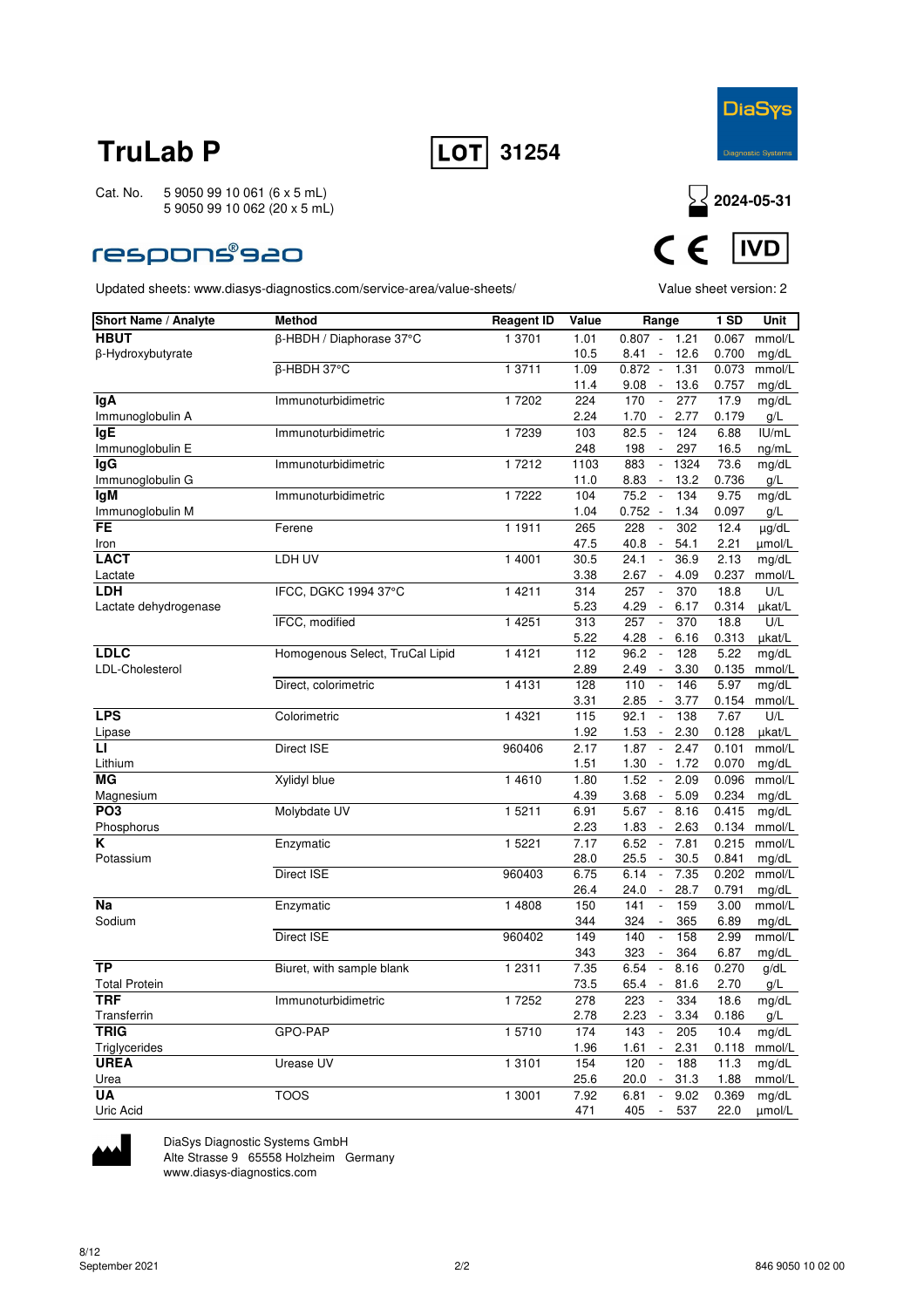



### **respons®940**



| Short Name / Analyte            | <b>Method</b>                       | <b>Reagent ID</b> | Value         | Range                                                              | <b>1 SD</b>    | Unit             |
|---------------------------------|-------------------------------------|-------------------|---------------|--------------------------------------------------------------------|----------------|------------------|
| <b>ALB</b>                      | Bromcresol green                    | 1 0 2 2 0         | 4.59          | 3.54<br>5.65<br>$\overline{\phantom{a}}$                           | 0.352          | g/dL             |
| Albumin                         |                                     |                   | 45.9          | 56.5<br>35.4                                                       | 3.52           | g/L              |
| AP                              | IFCC 37°C                           | 1 0441            | 201           | 151<br>$\mathbb{L}$<br>251                                         | 16.7           | U/L              |
| Alkaline phosphatase            |                                     |                   | 3.35          | 2.51<br>4.18<br>$\overline{\phantom{a}}$                           | 0.279          | µkat/L           |
| <b>ALT/GPT</b>                  | IFCC, with pyridoxal phosphate 37°C | $12701 +$         | 118           | 91.1<br>146<br>$\overline{\phantom{a}}$                            | 9.07           | U/L              |
| Alanine aminotransferase        |                                     | 2 5010            | 1.97          | 1.52<br>2.43<br>$\overline{\phantom{a}}$                           | 0.151          | µkat/L           |
|                                 | without pyridoxal phosphate 37°C    | 1 2701            | 120           | 92.0<br>147<br>$\overline{\phantom{a}}$                            | 9.16           | U/L              |
|                                 |                                     |                   | 1.99          | 1.53<br>2.45<br>$\blacksquare$                                     | 0.153          | µkat/L           |
| <b>AST/GOT</b>                  | IFCC, with pyridoxal phosphate 37°C | $12601 +$         | 177           | 136<br>218<br>$\overline{\phantom{a}}$                             | 13.6           | U/L              |
| Aspartate aminotransferase      |                                     | 25010             | 2.95          | 2.27<br>3.63<br>$\overline{\phantom{a}}$                           | 0.226          | µkat/L           |
|                                 | without pyridoxal phosphate 37°C    | 1 2601            | 183<br>3.05   | 141<br>225<br>2.34<br>3.75                                         | 14.0           | U/L              |
| <b>AMY</b>                      |                                     |                   |               | $\overline{\phantom{a}}$<br>190<br>285<br>$\overline{\phantom{a}}$ | 0.233<br>15.8  | µkat/L<br>U/L    |
|                                 | EPS G-7                             | 1 0501            | 238           |                                                                    |                |                  |
| Amylase<br><b>PAMY</b>          | EPS G-7                             | 1 0551            | 3.96<br>122   | 3.17<br>4.75<br>$\sim$<br>97.6<br>146<br>$\overline{\phantom{a}}$  | 0.264<br>8.14  | µkat/L<br>U/L    |
|                                 |                                     |                   | 2.03          | 1.63<br>2.44<br>$\sim$                                             | 0.136          |                  |
| Pancreatic amylase<br>APOA1     | Immunoturbidimetric                 | 17102             |               | 136<br>204<br>$\overline{\phantom{a}}$                             | 11.3           | µkat/L           |
| Apolipoprotein A1               |                                     |                   | 170<br>1.70   | 1.36<br>2.04<br>$\overline{\phantom{a}}$                           | 0.113          | mg/dL<br>g/L     |
| <b>APOB</b>                     | Immunoturbidimetric                 | 17112             | 91.7          | 73.3<br>110<br>$\mathbb{Z}$                                        | 6.11           | mg/dL            |
|                                 |                                     |                   |               | $0.733 -$                                                          |                | g/L              |
| Apolipoprotein B<br><b>DBIL</b> | <b>DCA</b>                          | 1 0821            | 0.917<br>1.90 | 1.10<br>1.41<br>2.39<br>$\overline{\phantom{a}}$                   | 0.061<br>0.165 |                  |
| Direct Bilirubin                |                                     |                   | 32.5          | 24.0<br>40.9<br>$\overline{\phantom{a}}$                           | 2.81           | mg/dL<br>umol/L  |
| <b>TBIL</b>                     | <b>DCA</b>                          | 1 0811            | 4.50          | 3.33<br>$\Box$<br>5.67                                             | 0.390          | mg/dL            |
|                                 |                                     |                   |               |                                                                    | 6.67           |                  |
| <b>Total Bilirubin</b><br>СA    | Phosphonazo                         | 1 1 1 8 1         | 77.0<br>3.11  | 57.0<br>97.0<br>$\sim$<br>2.77<br>3.46<br>$\overline{\phantom{a}}$ | 0.114          | µmol/L<br>mmol/L |
| Calcium                         |                                     |                   | 12.5          | 11.1<br>13.9<br>$\blacksquare$                                     | 0.458          | mq/dL            |
| СL                              | Colorimetric                        | 1 1 2 2 1         | 126           | 114<br>137                                                         | 3.77           | mmol/L           |
| Chloride                        |                                     |                   | 446           | 406<br>486                                                         | 13.4           | mg/dL            |
|                                 | Direct ISE                          | 960405            | 122           | 111<br>133<br>$\overline{\phantom{a}}$                             | 3.66           | mmol/L           |
|                                 |                                     |                   | 433           | 472<br>394<br>$\overline{\phantom{a}}$                             | 13.0           | mg/dL            |
| <b>CHOL</b>                     | CHOD-PAP                            | 1 1300            | 214           | 184<br>244<br>$\overline{\phantom{a}}$                             | 10.00          | mg/dL            |
| Cholesterol                     |                                     |                   | 5.54          | 4.76<br>6.32<br>$\overline{\phantom{a}}$                           | 0.259          | mmol/L           |
| <b>CHE</b>                      | Butyrylthiocholin                   | 1 1401            | 7658          | 6279<br>9036<br>$\overline{\phantom{a}}$                           | 459            | U/L              |
| Cholinesterase                  |                                     |                   | 128           | 105<br>151<br>$\overline{\phantom{a}}$                             | 7.66           | µkat/L           |
| <b>CK</b>                       | DGKC, IFCC 37°C                     | 1 1601            | 239           | 191<br>287<br>÷,                                                   | 16.0           | U/L              |
| Creatine kinase                 |                                     |                   | 3.99          | 3.19<br>4.79<br>$\overline{\phantom{a}}$                           | 0.266          | µkat/L           |
| <b>CKMB</b>                     | mAK, Immunological method, 37°C     | 1 1 6 4 1         | 66.4          | 53.2<br>79.7<br>$\overline{\phantom{a}}$                           | 4.43           | U/L              |
| Creatine kinase                 |                                     |                   | 1.11          | 0.886<br>1.33<br>$\overline{\phantom{a}}$                          | 0.074          | µkat/L           |
| <b>CREA</b>                     | Jaffé, without compensation         | 1 1711            | 4.75          | 3.70<br>5.79<br>$\Box$                                             | 0.348          | mg/dL            |
| Creatinine                      |                                     |                   | 420           | 327<br>512<br>$\overline{\phantom{a}}$                             | 30.8           | µmol/L           |
|                                 | Jaffé, with compensation            | 1 1711            | 5.03          | 6.14<br>3.92<br>$\overline{\phantom{a}}$                           | 0.369          | mg/dL            |
|                                 |                                     |                   | 445           | 347<br>542<br>$\overline{\phantom{a}}$                             | 32.6           | µmol/L           |
|                                 | Enzymatic PAP                       | 1 1759            | 5.01          | 3.91<br>6.11<br>$\overline{\phantom{a}}$                           | 0.367          | mg/dL            |
|                                 |                                     |                   | 443           | 346<br>540<br>$\sim$                                               | 32.5           | $\mu$ mol/L      |
| <b>GGT</b>                      | IFCC, DGKC 1994 37°C                | 1 2801            | 93.2          | $\sim$<br>72.7<br>114                                              | 6.83           | U/L              |
| γ-Glutamyltransferase           |                                     |                   | 1.55          | $1.21 -$<br>1.89                                                   | 0.114          | µkat/L           |
| <b>GLUC</b>                     | GOD-PAP                             | 1 2500            | 291           | 244<br>337<br>$\overline{\phantom{a}}$                             | 15.5           | mg/dL            |
| Glucose                         |                                     |                   | 16.1          | 13.5<br>18.7<br>$\sim$                                             | 0.860          | mmol/L           |
|                                 | HK/G6P-DH                           | 1 2511            | 284           | 238<br>329                                                         | 15.1           | mg/dL            |
|                                 |                                     |                   | 15.7          | $13.2 -$<br>18.3                                                   | 0.840          | mmol/L           |
| <b>HDLC</b>                     | Immunoinhibition                    | 1 3 5 2 1         | 62.2          | 53.5<br>$\sim$<br>70.9                                             | 2.90           | mg/dL            |
| <b>HDL-Cholesterol</b>          |                                     |                   | 1.61          | $1.38 -$<br>1.83                                                   | 0.075          | mmol/L           |
|                                 | Direct, colorimetric                | 1 3561            | 74.7          | 64.2<br>85.1<br>$\overline{\phantom{a}}$                           | 3.48           | mg/dL            |
|                                 |                                     |                   | 1.93          | 1.66<br>2.20<br>$\overline{\phantom{a}}$                           | 0.090          | mmol/L           |
|                                 |                                     |                   |               |                                                                    |                |                  |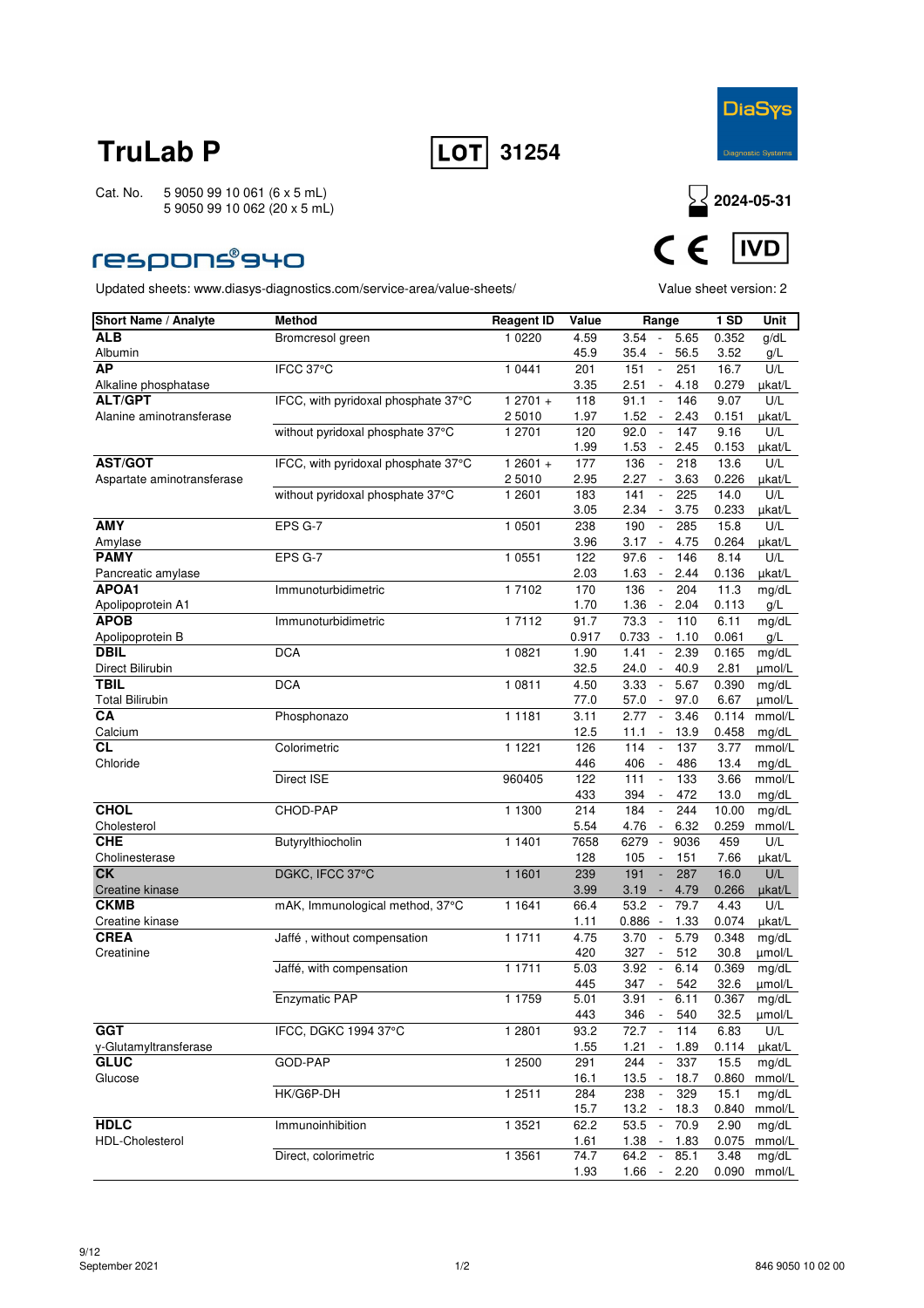



### **respons®940**

Updated sheets: www.diasys-diagnostics.com/service-area/value-sheets/ Value sheet version: 2



| <b>Short Name / Analyte</b> | <b>Method</b>                   | <b>Reagent ID</b> | Value | Range                                       | 1 SD  | Unit   |
|-----------------------------|---------------------------------|-------------------|-------|---------------------------------------------|-------|--------|
| <b>HBUT</b>                 | β-HBDH / Diaphorase 37°C        | 1 3701            | 1.01  | $0.807 -$<br>1.21                           | 0.067 | mmol/L |
| β-Hydroxybutyrate           |                                 |                   | 10.5  | $8.41 -$<br>12.6                            | 0.700 | mg/dL  |
|                             | β-HBDH 37°C                     | 1 3711            | 1.09  | $0.872 -$<br>1.31                           | 0.073 | mmol/L |
|                             |                                 |                   | 11.4  | 9.08<br>13.6<br>$\sim$                      | 0.757 | mg/dL  |
| lgA                         | Immunoturbidimetric             | 17202             | 224   | $\Box$<br>277<br>170                        | 17.9  | mg/dL  |
| Immunoglobulin A            |                                 |                   | 2.24  | 1.70<br>2.77<br>$\blacksquare$              | 0.179 | g/L    |
| <b>lgE</b>                  | Immunoturbidimetric             | 17239             | 103   | 82.5<br>$\Box$<br>124                       | 6.88  | I U/mL |
| Immunoglobulin E            |                                 |                   | 248   | 198<br>297<br>$\sim$                        | 16.5  | ng/mL  |
| lgG                         | Immunoturbidimetric             | 1 7212            | 1103  | $\Box$<br>883<br>1324                       | 73.6  | mg/dL  |
| Immunoglobulin G            |                                 |                   | 11.0  | 8.83<br>13.2                                | 0.736 | g/L    |
| <b>IgM</b>                  | Immunoturbidimetric             | 17222             | 104   | 75.2<br>134<br>$\overline{\phantom{a}}$     | 9.75  | mg/dL  |
| Immunoglobulin M            |                                 |                   | 1.04  | $0.752 -$<br>1.34                           | 0.097 | g/L    |
| <b>FE</b>                   | Ferene                          | 1 1911            | 265   | 228<br>302<br>$\overline{\phantom{a}}$      | 12.4  | µg/dL  |
| Iron                        |                                 |                   | 47.5  | 40.8<br>54.1<br>$\overline{\phantom{a}}$    | 2.21  | umol/L |
| <b>LACT</b>                 | LDH UV                          | 1 4001            | 30.5  | 24.1<br>36.9                                | 2.13  | mg/dL  |
| Lactate                     |                                 |                   | 3.38  | 2.67<br>$\mathbb{Z}$<br>4.09                | 0.237 | mmol/L |
| <b>LDH</b>                  | IFCC, DGKC 1994 37°C            | 14211             | 314   | 257<br>370<br>$\mathbb{L}$                  | 18.8  | U/L    |
| Lactate dehydrogenase       |                                 |                   | 5.23  | 4.29<br>$\overline{\phantom{a}}$<br>6.17    | 0.314 | µkat/L |
|                             | IFCC, modified                  | 1 4 2 5 1         | 313   | 257<br>370<br>$\overline{\phantom{a}}$      | 18.8  | U/L    |
|                             |                                 |                   | 5.22  | 4.28<br>6.16<br>$\overline{\phantom{a}}$    | 0.313 | µkat/L |
| <b>LDLC</b>                 | Homogenous Select, TruCal Lipid | 1 4 1 2 1         | 112   | 96.2<br>128<br>$\overline{\phantom{a}}$     | 5.22  | mg/dL  |
| LDL-Cholesterol             |                                 |                   | 2.89  | 2.49<br>3.30<br>$\overline{\phantom{a}}$    | 0.135 | mmol/L |
|                             | Direct, colorimetric            | 1 4 1 3 1         | 128   | 146<br>110                                  | 5.97  | mg/dL  |
|                             |                                 |                   | 3.31  | 2.85<br>3.77<br>$\sim$                      | 0.154 | mmol/L |
| <b>LPS</b>                  | Colorimetric                    | 1 4 3 2 1         | 115   | 92.1<br>138<br>$\overline{\phantom{a}}$     | 7.67  | U/L    |
| Lipase                      |                                 |                   | 1.92  | 1.53<br>2.30<br>$\overline{\phantom{a}}$    | 0.128 | µkat/L |
| п                           | Direct ISE                      | 960406            | 2.17  | 2.47<br>1.87<br>$\overline{\phantom{a}}$    | 0.101 | mmol/L |
| Lithium                     |                                 |                   | 1.51  | 1.30<br>$\sim$<br>1.72                      | 0.070 | mg/dL  |
| МG                          | Xylidyl blue                    | 14610             | 1.80  | 1.52<br>$\mathbb{L}$<br>2.09                | 0.096 | mmol/L |
| Magnesium                   |                                 |                   | 4.39  | 3.68<br>5.09<br>$\overline{\phantom{a}}$    | 0.234 | mg/dL  |
| PO <sub>3</sub>             | Molybdate UV                    | 1 5 2 1 1         | 6.91  | 5.67<br>8.16<br>$\overline{\phantom{a}}$    | 0.415 | mg/dL  |
| Phosphorus                  |                                 |                   | 2.23  | 1.83<br>2.63                                | 0.134 | mmol/L |
| Κ                           | Enzymatic                       | 1 5221            | 7.17  | 6.52<br>$\Box$<br>7.81                      | 0.215 | mmol/L |
| Potassium                   |                                 |                   | 28.0  | 25.5<br>30.5<br>$\overline{\phantom{a}}$    | 0.841 | mg/dL  |
|                             | Direct ISE                      | 960403            | 6.75  | 6.14<br>7.35<br>$\sim$                      | 0.202 | mmol/L |
|                             |                                 |                   | 26.4  | 28.7<br>24.0<br>$\overline{\phantom{a}}$    | 0.791 | mg/dL  |
| <b>Na</b>                   | Enzymatic                       | 1 4808            | 150   | 141<br>159<br>$\overline{\phantom{a}}$      | 3.00  | mmol/L |
| Sodium                      |                                 |                   | 344   | 324<br>$\sim$<br>365                        | 6.89  | mg/dL  |
|                             | Direct ISE                      | 960402            | 149   | 140<br>158<br>$\sim$                        | 2.99  | mmol/L |
|                             |                                 |                   | 343   | 323<br>364<br>$\overline{\phantom{a}}$      | 6.87  | mg/dL  |
| <b>TP</b>                   | Biuret, with sample blank       | 1 2 3 1 1         | 7.35  | 6.54<br>8.16<br>$\overline{\phantom{a}}$    | 0.270 | g/dL   |
| <b>Total Protein</b>        |                                 |                   | 73.5  | 65.4<br>81.6<br>$\blacksquare$              | 2.70  | g/L    |
| <b>TRF</b>                  | Immunoturbidimetric             | 1 7252            | 278   | 223<br>334<br>$\overline{\phantom{a}}$      | 18.6  | mg/dL  |
| Transferrin                 |                                 |                   | 2.78  | 2.23<br>$\mathcal{L}_{\mathcal{A}}$<br>3.34 | 0.186 | g/L    |
| <b>TRIG</b>                 | GPO-PAP                         | 15710             | 174   | 205<br>143<br>$\sim$                        | 10.4  | mg/dL  |
| Triglycerides               |                                 |                   | 1.96  | 1.61<br>2.31<br>$\overline{\phantom{a}}$    | 0.118 | mmol/L |
| <b>UREA</b>                 | Urease UV                       | 1 3101            | 154   | 120<br>188<br>$\Box$                        | 11.3  | mg/dL  |
| Urea                        |                                 |                   | 25.6  | 20.0<br>$\sim$<br>31.3                      | 1.88  | mmol/L |
| UA                          | <b>TOOS</b>                     | 1 3001            | 7.92  | 6.81<br>9.02<br>$\overline{\phantom{a}}$    | 0.369 | mg/dL  |
| Uric Acid                   |                                 |                   | 471   | 405<br>537<br>$\overline{\phantom{a}}$      | 22.0  | umol/L |



DiaSys Diagnostic Systems GmbH

Alte Strasse 9 65558 Holzheim Germany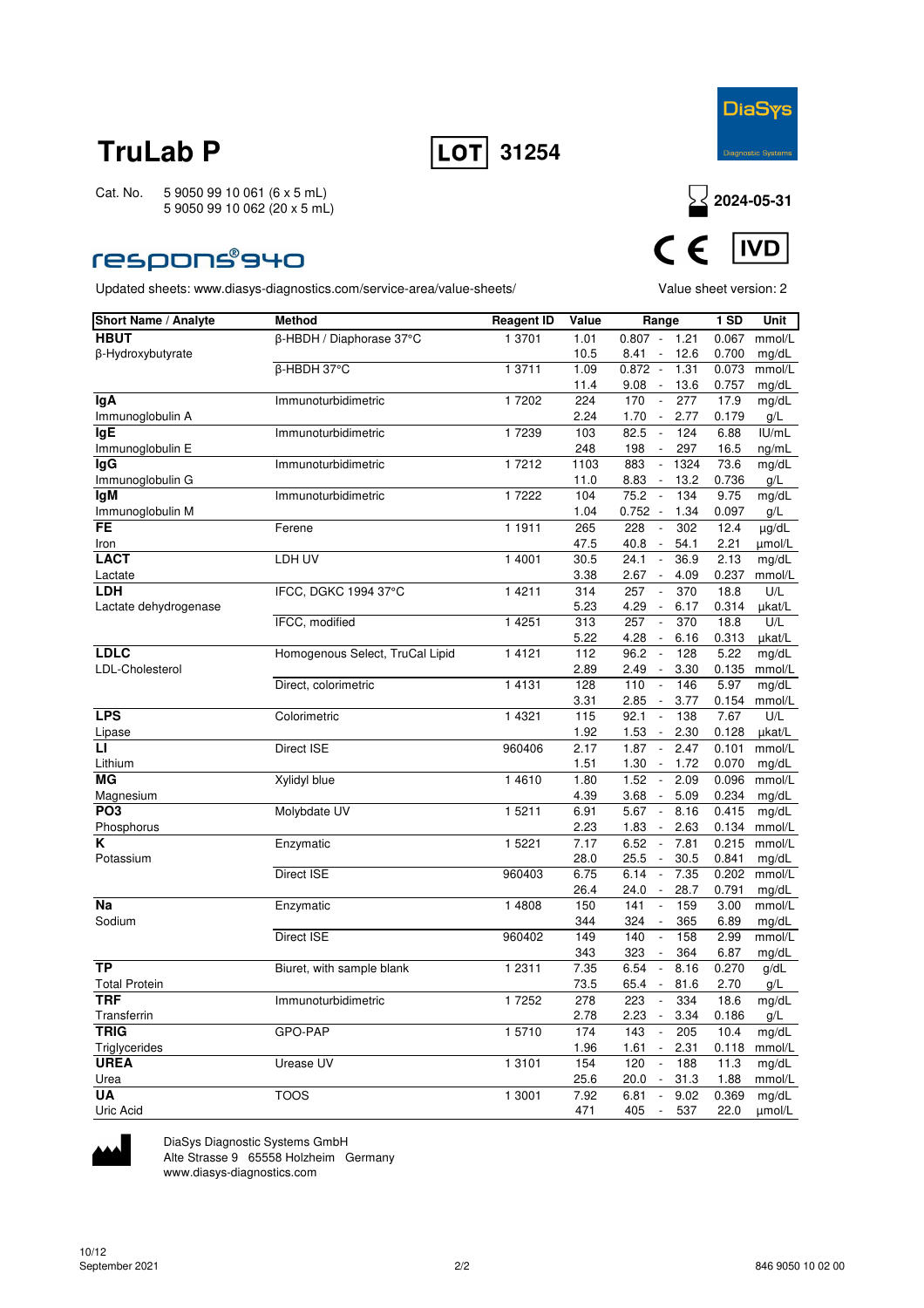



# **BioMajesty®**





| Short Name / Analyte       | <b>Method</b>                       | <b>Reagent ID</b> | Value       | Range                                                                   | 1 SD          | Unit          |
|----------------------------|-------------------------------------|-------------------|-------------|-------------------------------------------------------------------------|---------------|---------------|
| <b>ALB</b>                 | Bromcresol green                    | 1 0 2 2 0         | 4.59        | 3.54<br>5.65<br>$\sim$                                                  | 0.352         | g/dL          |
| Albumin                    |                                     |                   | 45.9        | 35.4<br>56.5<br>$\overline{\phantom{a}}$                                | 3.52          | g/L           |
| <b>AP</b>                  | IFCC 37°C                           | 1 0441            | 201         | 151<br>251<br>$\overline{\phantom{a}}$                                  | 16.7          | U/L           |
| Alkaline phosphatase       |                                     |                   | 3.35        | 2.51<br>$\sim$<br>4.18                                                  | 0.279         | µkat/L        |
| <b>ALT/GPT</b>             | IFCC, with pyridoxal phosphate 37°C | $12701 +$         | 118         | 146<br>91.1<br>$\overline{\phantom{a}}$                                 | 9.07          | U/L           |
| Alanine aminotransferase   |                                     | 25010             | 1.97        | 1.52<br>$\mathcal{L}_{\mathcal{A}}$<br>2.43                             | 0.151         | µkat/L        |
|                            | without pyridoxal phosphate 37°C    | 1 2 7 0 1         | 120         | 92.0<br>147<br>$\sim$                                                   | 9.16          | U/L           |
|                            |                                     |                   | 1.99        | 1.53<br>2.45<br>$\overline{\phantom{a}}$                                | 0.153         | µkat/L        |
| <b>AST/GOT</b>             | IFCC, with pyridoxal phosphate 37°C | $12601 +$         | 177         | 136<br>218<br>$\mathbb{Z}$                                              | 13.6          | U/L           |
| Aspartate aminotransferase |                                     | 2 5010            | 2.95        | 2.27<br>$\overline{\phantom{a}}$<br>3.63                                | 0.226         | µkat/L        |
|                            | without pyridoxal phosphate 37°C    | 1 2601            | 183         | 141<br>225<br>$\overline{\phantom{a}}$                                  | 14.0          | U/L           |
| <b>AMY</b>                 |                                     |                   | 3.05        | 2.34<br>3.75<br>$\overline{\phantom{a}}$<br>190<br>$\sim$<br>285        | 0.233         | µkat/L<br>U/L |
|                            | EPS G-7                             | 1 0501            | 238         |                                                                         | 15.8          |               |
| Amylase<br><b>PAMY</b>     | EPS G-7                             | 1 0551            | 3.96<br>122 | 3.17<br>4.75<br>$\overline{\phantom{a}}$<br>97.6<br>$\mathbf{r}$<br>146 | 0.264<br>8.14 | µkat/L<br>U/L |
| Pancreatic amylase         |                                     |                   | 2.03        | 1.63<br>2.44<br>$\overline{\phantom{a}}$                                | 0.136         | ukat/L        |
| <b>APOA1</b>               | Immunoturbidimetric                 | 17102             | 170         | 136<br>204<br>$\overline{\phantom{a}}$                                  | 11.3          | mg/dL         |
| Apolipoprotein A1          |                                     |                   | 1.70        | 1.36<br>2.04<br>$\overline{\phantom{a}}$                                | 0.113         | g/L           |
| <b>APOB</b>                | Immunoturbidimetric                 | 17112             | 91.7        | 73.3<br>110<br>$\overline{\phantom{a}}$                                 | 6.11          | mg/dL         |
| Apolipoprotein B           |                                     |                   | 0.917       | 0.733<br>$\overline{\phantom{a}}$<br>1.10                               | 0.061         | g/L           |
| <b>DBIL</b>                | <b>DCA</b>                          | 1 0821            | 1.90        | 1.41<br>2.39<br>$\overline{\phantom{a}}$                                | 0.165         | mg/dL         |
| Direct Bilirubin           |                                     |                   | 32.5        | 40.9<br>24.0<br>$\overline{\phantom{a}}$                                | 2.81          | umol/L        |
| <b>TBIL</b>                | <b>DCA</b>                          | 1 0811            | 4.50        | 3.33<br>5.67<br>$\overline{\phantom{a}}$                                | 0.390         | mg/dL         |
| <b>Total Bilirubin</b>     |                                     |                   | 77.0        | 57.0<br>97.0<br>$\blacksquare$                                          | 6.67          | umol/L        |
| CA                         | Phosphonazo                         | 1 1 1 8 1         | 3.11        | 2.77<br>3.46<br>$\sim$                                                  | 0.114         | mmol/L        |
| Calcium                    |                                     |                   | 12.5        | 13.9<br>$11.1 -$                                                        | 0.458         | mg/dL         |
| <b>CL</b>                  | Indirect ISE                        | 980132            | 121         | 132<br>110<br>$\overline{\phantom{a}}$                                  | 3.62          | mmol/L        |
| Chloride                   |                                     |                   | 428         | 390<br>467<br>$\overline{\phantom{a}}$                                  | 12.8          | mg/dL         |
| <b>CHOL</b>                | CHOD-PAP                            | 1 1300            | 214         | 184<br>244<br>$\overline{\phantom{a}}$                                  | 10.00         | mg/dL         |
| Cholesterol                |                                     |                   | 5.54        | 4.76<br>6.32<br>$\overline{\phantom{a}}$                                | 0.259         | mmol/L        |
| <b>CHE</b>                 | Butyrylthiocholin                   | 1 1401            | 7658        | 6279<br>9036<br>$\overline{\phantom{a}}$                                | 459           | U/L           |
| Cholinesterase             |                                     |                   | 128         | 105<br>$\overline{\phantom{a}}$<br>151                                  | 7.66          | µkat/L        |
| <b>CK</b>                  | DGKC, IFCC 37°C                     | 1 1601            | 239         | 287<br>191<br>$\overline{\phantom{a}}$                                  | 16.0          | U/L           |
| Creatine kinase            |                                     |                   | 3.99        | 3.19<br>4.79<br>$\overline{\phantom{a}}$                                | 0.266         | µkat/L        |
| <b>CKMB</b>                | mAK, Immunological method, 37°C     | 1 1 6 4 1         | 66.4        | 53.2<br>$\mathbb{Z}$<br>79.7                                            | 4.43          | U/L           |
| Creatine kinase            |                                     |                   | 1.11        | 0.886<br>1.33<br>$\overline{\phantom{a}}$                               | 0.074         | µkat/L        |
| <b>CREA</b>                | Jaffé, without compensation         | 1 1711            | 4.75        | 3.70<br>5.79<br>$\overline{\phantom{a}}$                                | 0.348         | mg/dL         |
| Creatinine                 |                                     |                   | 420         | 327<br>512<br>$\overline{\phantom{a}}$                                  | 30.8          | umol/L        |
|                            | Jaffé, with compensation            | 1 1711            | 5.03        | 3.92<br>6.14<br>$\overline{\phantom{a}}$                                | 0.369         | mg/dL         |
|                            |                                     |                   | 445         | 347<br>542<br>$\overline{\phantom{a}}$                                  | 32.6          | umol/L        |
|                            | Enzymatic PAP                       | 1 1759            | 5.01        | 3.91<br>6.11<br>$\overline{\phantom{a}}$                                | 0.367         | mg/dL         |
|                            |                                     |                   | 443         | 346<br>540<br>$\overline{\phantom{a}}$                                  | 32.5          | umol/L        |
| <b>GGT</b>                 | IFCC, DGKC 1994 37°C                | 1 2801            | 93.2        | 72.7<br>114<br>$\overline{\phantom{a}}$                                 | 6.83          | U/L           |
| γ-Glutamyltransferase      |                                     |                   | 1.55        | 1.21<br>1.89<br>$\overline{\phantom{a}}$                                | 0.114         | µkat/L        |
| <b>GLUC</b>                | HK/G6P-DH                           | 1 2511            | 284         | 238<br>329<br>$\overline{\phantom{a}}$                                  | 15.1          | mg/dL         |
| Glucose                    |                                     |                   | 15.7        | 13.2<br>18.3<br>$\overline{\phantom{a}}$                                | 0.840         | mmol/L        |